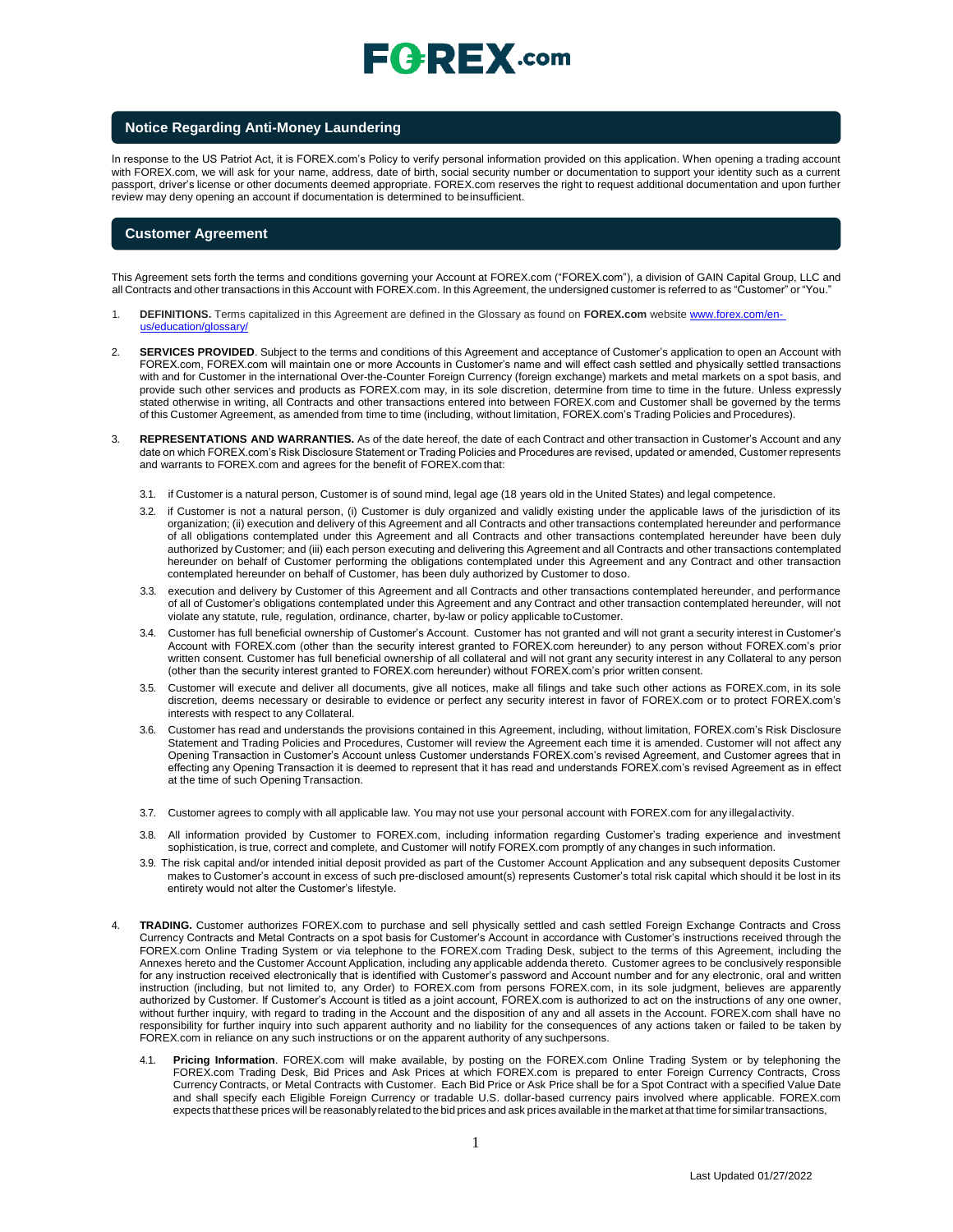## $\sqsubseteq$   $\sqsubseteq$   $\sqsubseteq$   $\sqtimes$  .com

but a number of factors, such as communication system delays, high volume or volatility can result in deviations between prices quoted by FOREX.com and other sources. FOREX.com makes no warranty, express or implied, that Bid Prices and Ask Prices represent prevailing bid prices and ask prices. In addition, these Bid and/or Ask Prices may reflect, at the direction of the Introducing Broker named above, additional pips added to the BID and/or ASK price that may result in an increase of the dealable spread available for the Customer's account as well as a per trade or per lot commission and/or fees. See **Section 11-Charges**.

4.2. **Order Execution**. FOREX.com will attempt to execute all Orders that it may, in its sole discretion, accept from Customer in accordance with Customer's instructions received through the FOREX.com Online Trading System or via telephone to the FOREX.com Trading Desk. In cases where the prevailing market represents prices different from the prices FOREX.com has posted on our screen, FOREX.com will attempt, on a best efforts basis, to execute trades on or close to the prevailing market prices. All Contracts made and entered into by FOREX.com hereunder will be entered into by FOREX.com as principal. Customer acknowledges, understands and agrees that FOREX.com is not acting as a broker, intermediary, agent, and advisor or in any fiduciary capacity. Slippage is a term referring to the difference between requested price and the price at which an order is actually filled. Slippage typically occurs around times of news or economic announcements and extreme market volatility and can be either positive or negative. Notwithstanding the provisions of this Paragraph, Customer acknowledges, understands and agrees that all non-market orders are accepted by FOREX.com and undertaken on a "best-efforts basis" in accordance with the relevant provisions of the Trading Policies and Procedures, as amended from time to time. Please visit FOREX.com's website for more information on order types. In limited instances FOREX.com may be unable to execute your trade at your requested rate due to the size of your trade and available liquidity in the market. In these instances, your trade will default to a Request For Quote ("RFQ"). The RFQ functionality will send you a real-time streaming price that you can choose to accept or reject. If you accept the updated price quote, a new trade will be submitted for execution at the updated price, subject to the terms of this Agreement.

In rare circumstances due to market conditions, lack of liquidity typically associated with large order sizes and/or higher than normal market volatility and associated volume, your order may not be auto executed and be subject to manual review. Such manual review may result in a delay in execution with a potential for price slippage. [FOREX.com w](http://forex.com/)ill always attempt to fill your trades timely and at the best available price.

- 4.3. **Trade Matching**. FOREX.com or its affiliates may, at a future date, establish a trade matching system or determine to route Customer's orders to a trade matching system operated by third parties. In that event, FOREX.com, and/or any one or more of its affiliates, shall have the right (but not the obligation), in the sole discretion of FOREX.com or any such affiliate, to act for its own account, and as a counter party or as a broker to FOREX.com customers, in the making of markets and the purchase and sale of Foreign Exchange Contracts, Cross Currency Contracts and Metal Contracts via any medium, including without limitation, over any trade matching network in use by FOREX.com customers and/or the general public.
- 4.4. **Transmission.** FOREX.com shall have no responsibility for delays in the transmission of orders due to disruption, failure or malfunction of communications facilities and shall not be liable for any claims, losses, damages, costs or expenses, including attorneys' fees, to any person or entity arising other than as a direct result of FOREX.com's grossnegligence.
- 4.5. **Position & Trading Limits**. FOREX.com reserves the right to limit the number of Open Positions that Customer may enter or maintain in Customer's Account. FOREX.com reserves the right, in its sole discretion, to refuse to accept any Order opening a new position or increasing an Open Position.
- 5. **MARGIN REQUIREMENTS**. Customer shall provide to and maintain with FOREX.com Margin in such amounts, in cash or other such forms, and within such limits as FOREX.com, in its sole discretion, may from time to time require. Customer's Account will be under the control of FOREX.com. FOREX.com may change Margin requirements at any time, without prior notice to Customer, and may call for additional Margin ("Margin Call") at (x) any time Customer's Margin Balance falls below FOREX.com's Minimum Margin Requirement as applied to that Account; and (y) any time FOREX.com, in its sole discretion, believes that it is prudent to do so. FOREX.com may at any time liquidate Customer's Account in accordance with Paragraph 9. FOREX.com may withdraw funds from the Customer's account without notice: (x) to ensure that Posted Margin equals or exceeds Required Margin; and (y) to satisfy any payment obligation to FOREX.com, including commissions, fees and charges in respect of Customer's Account. In the event that Customer directs FOREX.com to sell any Margin, Collateral, Contract or other property and FOREX.com is unable to deliver such Margin, Collateral, Contract or other propertyto a purchaser because Customer fails to deliverit to FOREX.com, FOREX.com may borrow or purchase any Margin, Collateral, Contract or property necessary to make such delivery, and Customer hereby agrees to guarantee and hold FOREX.com harmless against any liability, claim, loss, damage, cost or expense, including attorneys' fees that FOREX.com may sustain. See the Margin Requirements page on FOREX.com's website.
- 6. **SECURITY AGREEMENT.** In order to secure any indebtedness or other obligations at any time owing from Customer to FOREX.com, including, without limitation, (i) indebtedness or other obligations under any Account, Contract or other transaction with FOREX.com; or (ii) any indebtedness or other obligations resulting from any guarantee by Customer of any Account, Contract or other transaction with FOREX.com, Customer hereby assigns, pledges and grants to FOREX.com a security interest in and right of setoff against: (i) all of Customer's Accounts with FOREX.com; (ii) all Contracts, cash, securities and other property in Customer's Account at FOREX.com or delivered or otherwise provided by Customer to secure its indebtedness or other obligations to FOREX.com or in FOREX.com's possession or control for any purpose (including safekeeping); and (iii) all products and proceeds of the foregoing (collectively, (i), (ii) and (iii) are referred to as "Collateral"). At any time, in FOREX.com's sole discretion and without prior demand or notice, FOREX.com may apply any or all cash (or sell or buy in any such Contracts, securities or other property and apply the proceeds there from) to any such indebtedness or other obligations, notwithstanding that such indebtedness or other obligations arise in an Account other than the Account in which the cash, Contracts, securities or other property were held or generated. Notwithstanding Section 9- 207 of the New York Uniform Commercial Code, FOREX.com shall have the right to sell, pledge, rehypothecate, assign, invest, commingle and otherwise use any Collateral it holds (including, but not limited to, using the Contracts as collateral for a loan to FOREX.com) free from any claim or right of any nature whatsoever of the Customer, including any equity or right of redemption by the Customer and to register any Collateral in the name of FOREX.com, its custodian or a nominee for either. Any failure by FOREX.com to enforce its rights hereunder shall not be deemed a future waiver of such rights by FOREX.com. FOREX.com is irrevocably appointed as attorney-in-fact for Customer and is authorized, without notice to Customer, to execute and deliver any documents, give any notice and to take any actions on behalf of Customer, including the execution, delivery and filing of financing statements, that FOREX.com deems necessary or desirable to evidence or to protect FOREX.com's interest with respect to any Collateral. In the event that the Collateral deemed acceptable to FOREX.com ("Eligible Collateral") is at any time insufficient to satisfy Customer's indebtedness or other obligations to FOREX.com, including obligations to provide Margin in accordance with Paragraph 5 hereof, Customer shall promptly pay upon demand the entire amount of suchdeficit.
- 7. **NOVATION OF OPPOSING CONTRACTS.** Whenever there may exist in any Customer Account two or more open and opposite Contracts providing in whole or in part for the purchase and sale of the same Foreign Currency, Cross Currency Pairs or Metal Contracts on the same Value Date, such Contracts shall automatically be canceled and replaced by an obligation to settle only the net difference between amounts payable in respect of the relevant currencies under the relevant Contracts, and/or the net difference between the quantities of the relevant currency deliverable there under.
- 8. **SETTLEMENT DATE; ROLLOVERS; DELIVERY.** In cases where transactions are executed for physical delivery, instructions on the settlement of Open Positions must be given to FOREX.com at least two (2) Business Days prior to the Value Date. In the absence of instructions from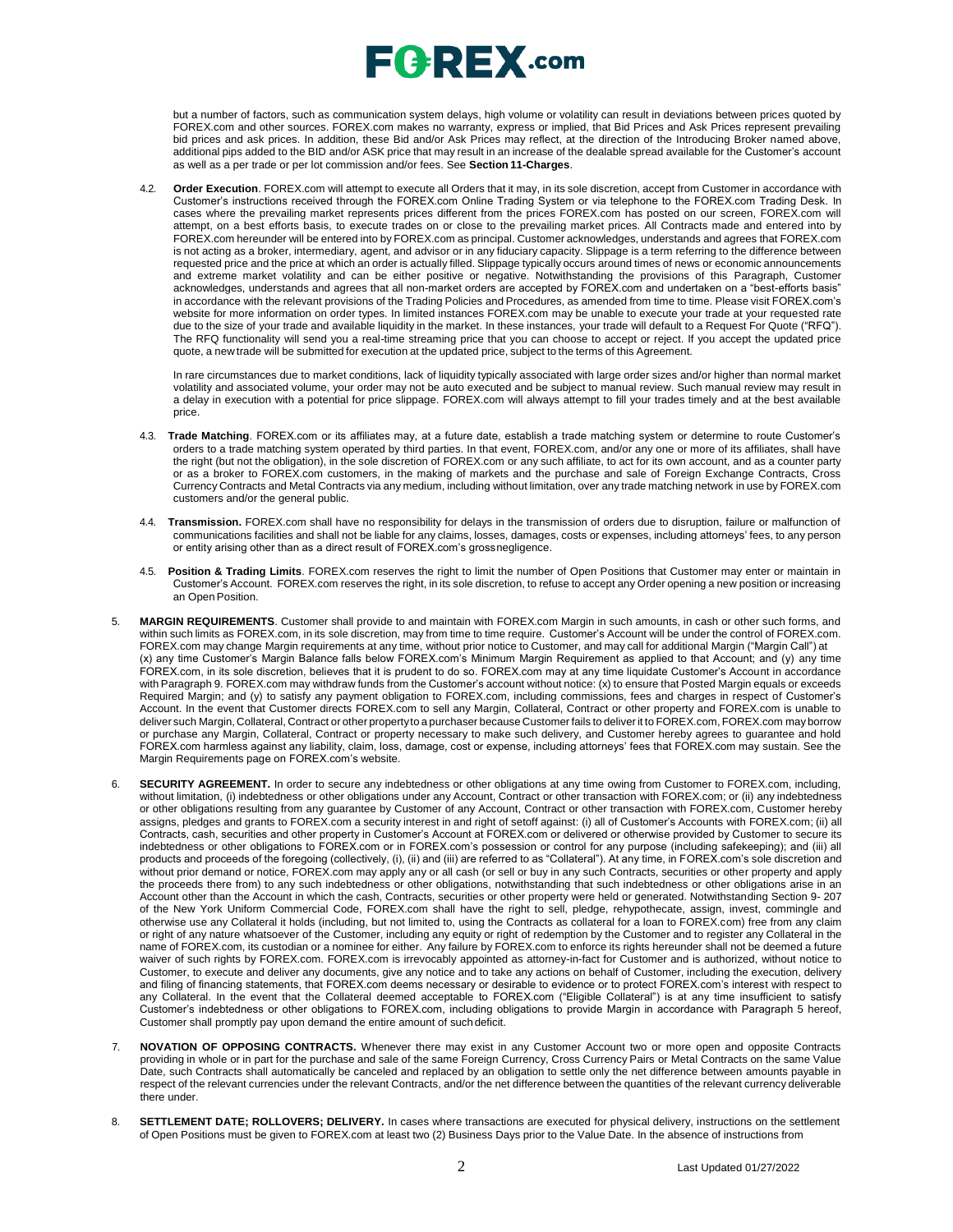Customer directing FOREX.com to deliver, offset, or roll over Open Positions, FOREX.com is authorized, in FOREX.com's sole discretion, to deliver, roll over or offset all or any portion of the Open Positions in Customer's Account at Customer's risk. Delivery of Foreign Currency shall be made to the bank specified by the purchaser in a major city in the country in which the Foreign Currency is the legal tender. Unless otherwise agreed by FOREX.com and Customer in writing, the Foreign Currency shall be deliverable by wire transfer. FOREX.com may require payment of amounts due from Customer to FOREX.com prior to 16:30 ET on any day prior to payment of amounts due and payable by FOREX.com to Customer on that day. FOREX.com and Customer shall exchange, make use of, and periodically update and confirm any standing payment instructions. Spot Metal deliveries will take place at a location and custodian as approved by FOREX.com. Sufficient funds to take delivery or the necessary delivery documents must be in the possession of FOREX.com. If instructions, funds and documents are not received by FOREX.com by the specified time, FOREX.com may, in its sole discretion and without notice to Customer, offset Customer's Open Positions, roll over Customer's Open Positions into the next settlement time period, or make or receive delivery on behalf of Customer upon any terms and by any methods deemed reasonable by FOREX.com,inits solediscretion.Terms and/ormethods for delivering, offsetting, orrolling overCustomers' OpenPositions may differ on a Customerby-Customer basis relative to the current balance in the Customer'sAccount.

- 9. **LIQUIDATION OF ACCOUNTS AND DEFICIT BALANCES.** In the event of: (a) an Event of Default; (b) insufficient Margin, or FOREX.com's determination that any Collateral deposited to protect Customer's Account is inadequate, regardless of current market quotations, to secure Customer's Account; or (c) any other circumstances or developments that FOREX.com, in its sole discretion, deems appropriate for its protection, FOREX.com may, in its sole discretion, take one or more, or any portion, of the following actions: (1) satisfy any obligation Customer may have to FOREX.com (either directly or by way of guarantee or suretyship) out of any of Customer's funds or property in the custody or control of FOREX.com; (2) sell or purchase any or all Contracts and any securities or other property held or carried for Customer; and (3) cancel any or all outstanding Orders or Contracts or other transactions or commitments made by or on behalf of Customer. Any of the above actions may be taken without demand for Margin or additional Margin, without prior notice of sale or purchase or other notice to Customer, Customer's legal representatives, heirs, executor, administrator, trustee, legatee, successors or assigns and regardless of whether the ownership interest is held individually or jointly with others. Any prior demand or notice of sale or purchase shall not be considered a waiver of FOREX.com's right to sell or buy at any time in the future without demand or notice as provided above. In liquidation of Customer's Long Positions and Short Positions, FOREX.com may, in its sole discretion, offset in the same settlement or it may initiate new Long Positions or Short Positions in order to establish a spread or straddle that in FOREX.com's sole judgment may be advisable to protect or reduce existing positions in Customer's Account. Any sales or purchases may be made according to FOREX.com's judgment and in its sole discretion in any interbank, Over-the-Counter or other exchange market where such business is then usually transacted or at a public auction or private sale, and FOREX.com may purchase the whole or any part thereof free from any right of redemption. In the event the proceeds realized pursuant to liquidation are insufficient for the payment of all liabilities of Customer due to FOREX.com, Customer shall promptly pay upon demand the entire amount of any such deficit, together with all other deficits and all unpaid liabilities of Customer, including, but not limited to, all costs of enforcement and collection, such as, but not limited to, attorneys' fees, witness fees and travel expenses, interest on any such deficit and liabilities at a rate equal to three (3) percentage points above the then prevailing prime rate at FOREX.com's principal bank or the maximum interest rate allowed by law, whichever is lower. In the event FOREX.com incurs expenses other than for the collection of deficits, with respect to Customer's Account, Customer agrees to pay such expenses. See the Margin Requirements page on FOREX.com's website.
- 10. **FUTURES COMMISION MERCHANT AND RETAIL FOREIGN EXCHANGE DEALER.** FOREX.com is a registered Futures Commission Merchant and Retail Foreign Exchange Dealer (FCM/RFED) (NFA ID# 0339826), a member of the National Futures Association (NFA) and is regulated by the Commodity Futures Trading Commission (CFTC). For more information on the NFA and its policies visit [http://www.nfa.futures.org.](http://www.nfa.futures.org/) For information regarding FOREX.com, Commodity Futures Trading Commission (CFTC) registration, NFA membership information, regulatory and non-regulatory actions, please visit NFA's Background Affiliation Status Information Center (BASIC) at [http://www.nfa.futures.org/basicnet/.](http://www.nfa.futures.org/basicnet/)
- 11. **CHARGES.** FOREX.com is compensated for its services through the bid/ask spread and/or per-lot commission, as well as mark-up on rollovers and mark-up on back-to-base currency conversions for products not settling in a Customer's account base currency. FOREX.com may charge for incidental banking-related fees such as wire charges for deposits/withdrawals and returned check fees and monthly data fees. FOREX.com may charge monthly data fees in any account wherein there is no trading activity for at least twelve (12) months. FOREX.com reserves the right to change its fee structure at any time without notice. Fees do not currently, but may in the future include such things as statement charges, order cancellation charges, account transfer charges, telephone order charges or fees imposed by any interbank agency, bank, contract, market or other regulatory or self-regulatory organization arising out of FOREX.com's provision of services hereunder. Customer may incur additional fees for the purchase of optional, value added services offered byFOREX.com.
- 12. **INTRODUCING BROKERS.** If Customer's account has been introduced to FOREX.com by an Introducing Broker ("IB"), Customer understands and acknowledges that FOREX.com may compensate Introducing Broker for introducing Customer to FOREX.com and that such compensation may be on a per trade or other basis.
- 13. **FOREIGN ACCOUNTS.** Customers not residing in the United States ("Foreign Accounts") may be asked to comply with requests for special information by FOREX.com as required by any governmental unit or regulatory agency. This includes, but is not limited to, special calls for information. In the event of a special call for information, FOREX.com or its agent shall be required to obtain the information set forth by any governmental unit or regulatory agency requesting information. In addition, failure to respond to a special call may cause transactions to be prohibited (other than offsetting trades) for Customer.
- 14. **TRADE CONFIRMATIONS.** Trades executed online will be confirmed online at the time of the trade and trades entered into by telephone will be confirmed verbally and online by 17:30 ET on the day of execution. Reports of the confirmation of orders and statements of Accounts for Customer shall be deemed correct and shall be conclusive and binding upon Customer the sooner of: (x) two (2) Business Days after transmittal to Customer by posted mail; or (y) immediately with respect to Orders confirmed via the FOREX.com Online Trading System. Customer may object to confirmations and statements by telephone within the time frames identified above, but any such objection must be confirmed by e-mail t[o](mailto:info@FOREX.com) [info@FOREX.com](mailto:info@FOREX.com) or in writing within two (2) Business Days thereafter to FOREX.com, (which confirmation shall be deemed received only if actually delivered or mailed by registered mail, return receipt requested to FOREX.com at such address). Failure to object shall be deemed ratification by Customer of all actions taken by FOREX.com or FOREX.com's agents prior to Customer's receipt of such reports. Customer's failure to receive a trade confirmation shall not relieve Customer of the obligation to object as set out herein. Customer agrees to immediately call to FOREX.com's attention any oral information that Customer has reason to believe is inconsistent with Customer's own information. Customer understands, acknowledges and agrees that errors, whether resulting in a profit or loss to Customer, shall be corrected, and Customer's Account will be credited or debited in such manner and extent as to place Customer's Account in the same position in which it would have been had the error not occurred. Transaction Data Reports that include the transaction data required by NFA Compliance Rule 2-36 are available upon request. Please call 1-877- 367-3946 (Toll Free) or 1-908-731-0730 (International) to request this information.
- 15. **COMMUNICATIONS.** Reports, statements, notices and any other communications from FOREX.com may be transmitted to Customer by (x) placement on FOREX.com's Website; or (y) United States mail or other delivery service to Customer's current address as reflected on FOREX.com's records. Customer shall notify FOREX.com immediately of any change in Customer's address by e-mail to [info@FOREX.com](mailto:info@FOREX.com) or by United States mail or other delivery service to FOREX.com, Bedminster One, 135 US Highway 202/206, Suite 11, Bedminster, NJ 07921. All communications sent by FOREX.com shall be deemed effective when deposited by FOREX.com in the United States mail or with another delivery service, or when received by a transmitting agent (such as an Internet service provider) for transmission to Customer, whether actually received by Customer or not. All communications sent by Customer shall not be deemed effective until accepted byFOREX.com.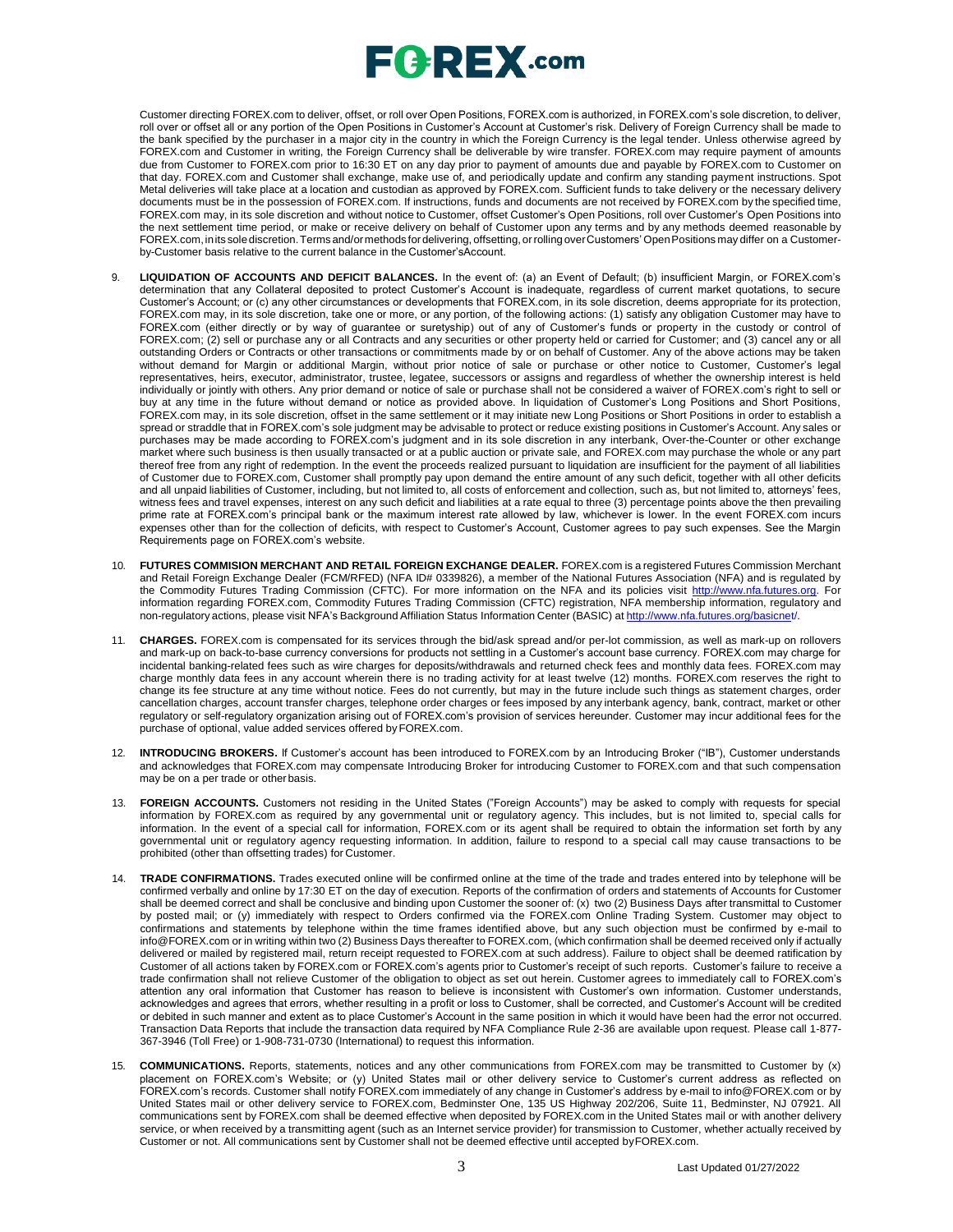## **FOREX.com**

- 16. **FOREX.COM RESPONSIBILITIES.** Neither FOREX.com nor GAIN Capital shall be liable to Customer for any claims, losses, damages, costs or expenses, including attorneys' fees, caused, directly or indirectly, by any events, actions or omissions, including, without limitation, claims, losses, damages, costs or expenses, including attorneys' fees, resulting from civil unrest, war, insurrection, international intervention, governmental action (including, without limitation, exchange controls, forfeitures, nationalizations, devaluations), natural disasters, acts of God, market conditions, inability to communicate with any relevant person or any delay, disruption, failure or malfunction of any transmission or communication system or computer facility, whether belonging to FOREX.com, GAIN Capital, Customer, any market, or any settlement or clearingsystem.
- 17. **INTELLECTUAL PROPERTY AND CONFIDENTIALITY.** All copyright, trademark, trade secret and other intellectual property rights in the FOREX.com Online Trading System ("Trading System") shall remain at all times the sole and exclusive property of FOREX.com and/or its 3<sup>rd</sup> party service providers and Customers shall have no right or interest in the Trading System(s) except for the right to access and use the Trading System(s)<br>as specified herein. Customer acknowledges that the Trading System(s) ar substantial skill, time, effort and money. The Customer will protect the confidentiality of FOREX.com and/or its 3<sup>rd</sup> party service providers by allowing access to the Trading System(s) only by its employees and agents on a need to access basis. Customer will not publish, distribute, or otherwise<br>make information available to third parties any information derived from or re compile, reverse engineer, and make derivative works of the Trading System(s) or in the manner in whichitoperates.
- 18. **INDEMNIFICATION.** Customer agrees to indemnify and hold FOREX.com, its affiliates, employees, agents, successors and assigns harmless from and against any and all liabilities, claims, losses, damages, costs and expenses, including attorneys' fees, incurred by FOREX.com arising out of: (i) Customer's failure to fully and timely perform its obligations hereunder; and (ii) any of Customer's representations and warranties made that may at any time be untrue or incorrect. Customer also agrees to pay promptly to FOREX.com any and all claims, losses, damages, costs and expenses, including attorneys' fees, incurred by FOREX.com in the enforcement of any of the provisions of this Agreement, any Contracts and other transactions hereunder, and any other agreements between FOREX.com and Customer and the collection of any amounts due hereunder and there under.
- 19. **DISCLOSURE OF CUSTOMER INFORMATION.** FOREX.com will not share or sell information regarding its customers and/or prospective customers, except to its employees, agents, partners, and associates as required in the ordinary course of FOREX.com's business conducted on behalf of customers, including, but not limited to, FOREX.com's banking or credit relationships in accordance with FOREX.com's privacy policy. FOREX.com may also disclose to federal or state regulatory agencies and law enforcement authorities' information regarding Customer and Customer's transactions in response to a request for such information or in response to a court order or subpoena. To read FOREX.com's entire privacy policy, please visit: [www.forex.com/en-us/terms-and-policies/privacy-policy/](http://www.forex.com/en-us/terms-and-policies/privacy-policy/)
- 20. **JOINT ACCOUNTS AND/OR TRUST ACCOUNTS.** If more than one natural person executes this Agreement as Customer, all such natural persons agree to be jointly and severally liable for the obligations assumed in this Agreement. If this Agreement is executed by a trust, unincorporated association, partnership, custodian or other fiduciary, such Customer hereby agrees to indemnify, defend, save and hold free and harmless FOREX.com for any liabilities, claims, losses, damages costs and expenses, including attorneys' fees, resulting directly or indirectly from breach of any fiduciary or similar duty or obligation or any allegation thereof, including attorneys' fees.
- AMENDMENTS. Customer understands, acknowledges and agrees that FOREX.com may amend or change this Agreement at any time. FOREX.com will provide notice to Customer of any such amendment or change by posting the amendment or change to the Website or by sending an e-mail message to Customer. Customer agrees to be bound by the terms of such amendment or change on the earlier of: (x) ten (10) days after FOREX.com has posted notice of such amendment or change to the Forex.com Website; or (y) on the date of the entry of any Order other than a Liquidating Order. In the event that Customer objects to any such change or amendment, Customer agrees to liquidate Customer's Open Positions and instruct FOREX.com regarding the disposition of all assets in Customer's Account within ten (10) Business Days after notice of the amendment or change has been posted to the Forex.com Website. No waiver or amendment of this Agreement may be implied from any course of dealing between the parties or from any failure by FOREX.com or its agents to assert its rights under this Agreement on any occasion or series of occasions. No oral agreements or instructions to the contrary shall be recognized orenforceable.
- 22. **TERMINATION.** This Agreement shall continue and be in effect until termination by Customer or FOREX.com. Customer may terminate this Agreement if: (i) Customer has no open Foreign Currency positions and no liabilities held by or owed to FOREX.com; (excluding any deficit balance in Customer Account being Company will not allow any Customer Account to reach a deficit balance); and (ii) Customer has provided three (3) days' written notice to FOREX.com by e-mail to [info@FOREX.com](mailto:info@fxadvantage.com) or by United States mail or other delivery service to FOREX.com.; and (iii) FOREX.com has accepted the notice as provided in Section 15 hereof. FOREX.com may, in its sole discretion, terminate this Agreement at any time, effective as of the close of business on the day notice is sent to Customer. Termination by either party shall not affect any Contracts or other transactions previously entered into and shall not relieve either party of any obligations set out in this Agreement, nor shall it relieve Customer of any obligations arising out of any deficit balance.
- 23. **ENTIRE AGREEMENT.** This Agreement together with the Customer Account Application embodies the entire agreement between FOREX.com and the Customer, superseding any and all prior written and oral agreements.
- 24. **RECORDINGS.** Customer acknowledges and agrees that any and all conversations between Customer and FOREX.com principals, agents, employees or associates, including the FOREX.com Trading Desk and customer service and operations desks may, at the option and in the sole discretion of FOREX.com, be recorded electronically with or without the use of an automatic tone warning device. Customer further agrees to the use of such recordings and transcripts thereof as evidence by either party in connection with any dispute or preceding that may arise involving Customer or FOREX.com.
- 25. **BINDING EFFECT.** This Agreement shall be continuous and shall cover, individually and collectively, all Accounts of Customer at any time opened or reopened with FOREX.com, irrespective of any change or changes at any time in the personnel of FOREX.com or its successors, assigns, or affiliates. This Agreement, including all authorizations, shall inure to the benefit of FOREX.com and its successors and assigns, whether by merger, consolidation, or otherwise and shall be binding upon Customer and/or the personal representatives, heirs, executor, administrator, trustee, legatees, legal representative, successors and assigns of Customer.
- 26. **LAW AND JURISDICTION; SEVERABILITY.** This Agreement is governed by, and shall be construed in accordance with the laws of the State of New York, United States of America without giving effect to any conflict of laws doctrine that would interfere with or prevent the application of this provision. With respect to any suit, action or proceeding ("Proceeding") relating to this Agreement, Customer irrevocably (i) submits to the exclusive jurisdiction of the State and federal courts located in the Borough of Manhattan, State of New York; (ii) agrees to service of process in any legal proceeding by sending copies thereof by registered or certified mail, if practicable (postage prepaid) to the other party at the address set forth in this Agreement or updated as provided in Paragraph 15 hereof (where service of process is being made by FOREX.com); (iii) waives any objection which it may have at any time to the laying of venue of any Proceeding brought in any such court, waives any claim that such Proceeding have been brought in an inconvenient forum; (iv) agrees that any Proceeding shall be commenced within one (1) year after the cause of any such Proceeding shall have arisen; and (v) further waives the right to object, with respect to such Proceeding, that such court does not have jurisdiction over such party. Alternatively, at the option of either FOREX.com or Customer, any proceeding hereunder may be submitted for arbitration before the American Arbitration Association at Association's New York or New Jersey Office. The arbitration shall be conducted according to the rules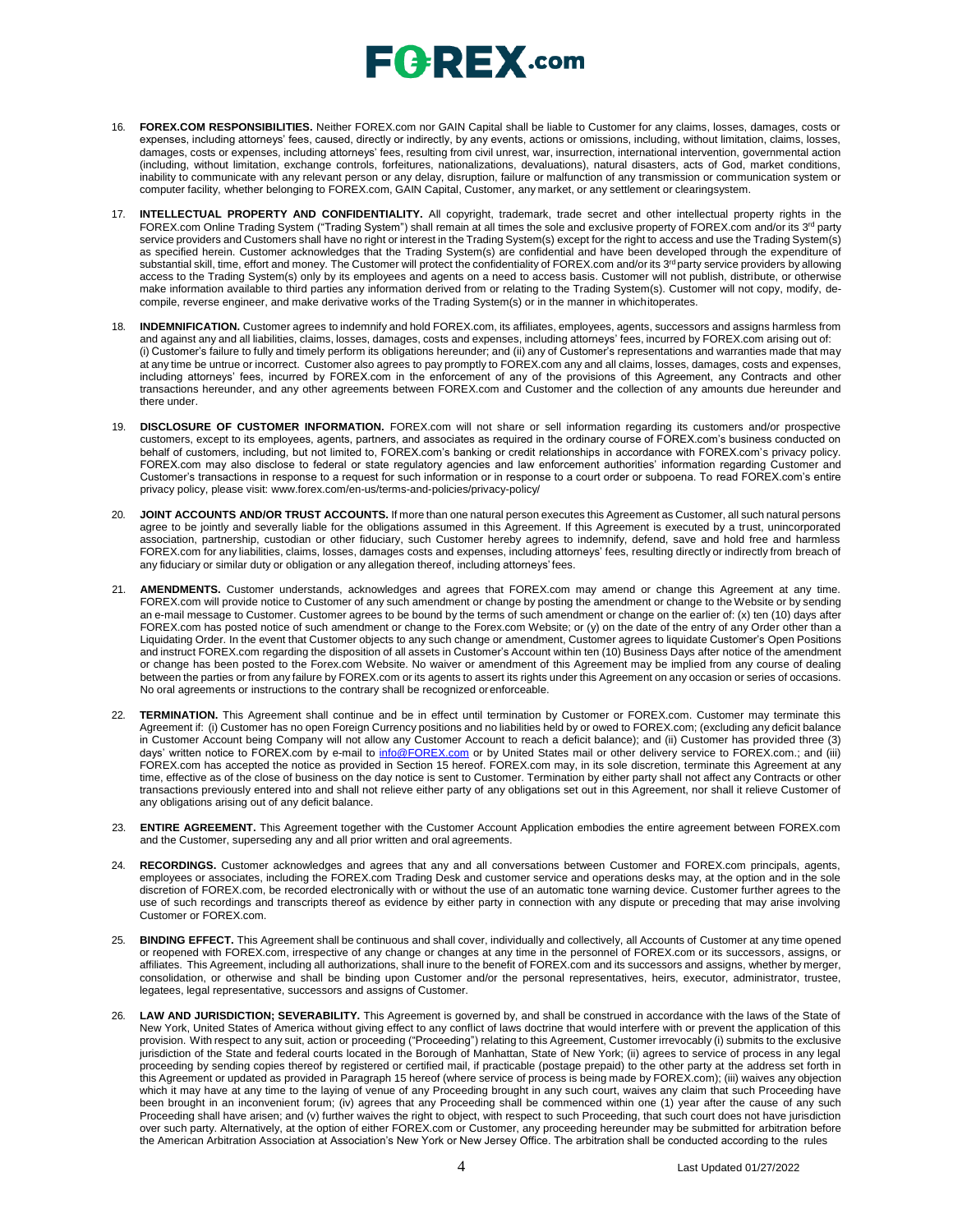

then in effect of the American Arbitration Association. Any award of the arbitrator(s) will be final and binding. If any clause of this Agreement is determined void or invalid by a court of competent jurisdiction, the remainder of the Agreement shall remain in full force and effect.

- 27. **ACCEPTANCE.** This Agreement shall not be deemed to be accepted by FOREX.com or become a binding contract between Customer and FOREX.com until the signed Customer Account Application has been received and approved by FOREX.com. In the event that there are any unauthorized alterations or deletions to this Agreement or related documents such alteration and deletions shall not be binding on FOREX.com and said original forms shall govern Account.
- 28. **RELATIONSHIP WITH GAIN CAPITAL**. FOREX.com operates as a division of GAIN Capital Group, LLC. FOREX.com utilizes GAIN Capital Group's trading systems, infrastructure, technology, operations and personnel to facilitate Customer trading. GAIN Capital Group, LLC is a registered Futures Commission Merchant and Retail Foreign Exchange Dealer (FCM/RFED) and a member of the National Futures Association (NFA ID # 0339826).
- 29. **AUTHORIZATION TO TRANSFER FUNDS.** Customer hereby agrees that FOREX.com may at any time and from time to time, in the sole discretion of FOREX.com, apply and transfer from any of Customer's Accounts with FOREX.com to any of Customer's other accounts, whether held at FOREX.com or other approved financial institutions, any of the Contracts, currencies, securities or other property of Customer held either individually or jointly with others to another account.
- 30. **SPOT METALS.** Spot Metal contracts are not subject to regulation by the U.S. Commodity Futures Trading Commission and National Futures Association under the Commodity ExchangeAct.

#### **Consent to Electronic Transmission of Account Statements**

Customer hereby consents to receive account statements (monthly and daily statements) online. FOREX.com will provide Customer with passwordprotected access to online reports. Customer will be able to generate daily, monthly and annual account statements detailing transaction activity, profit and loss statements, open positions, margin balances, account credits and debits, etc. Statements are deemed received when made available to Customer by FOREX.com, regardless of whether Customer actually accessed the statement. Customer is responsible for alerting FOREX.com to any change in their e-mail address. This consent shall be effective until revoked by Customer in writing and received by FOREX.com according to paragraph 15 of this Customer Agreement.

### **Agreement to Use Collateral**

Customer authorizes FOREX.com to sell, pledge, rehypothecate, assign, invest, commingle and otherwise use any Collateral held by FOREX.com, including, but not limited to, using the Contracts as collateral for a loan to FOREX.com, and, further dealing with the Collateral, as provided in the Customer Agreement (including, but not limited to Paragraph 6 thereof). Where Customer's Account consists of more than one Account, this authorization shall apply to all of Customer's Accounts with FOREX.com. This Agreement to Use Collateral shall remain in effect so long as Customer's Account with FOREX.com remains open or Customer has any obligations of any kind to FOREX.com, under the CustomerAgreement.

### **Social Security / Tax ID Certification**

Customer hereby certifies, under penalty of perjury, that (1) the number provided on the Customer Application is Customer's correct Social Security or Taxpayer Identification Number and (2) the ownership, or beneficiary, of Customer's Account is not subject to backup withholding under Section 3406(a)(1)(C) of the Internal Revenue Code.

#### **eSignal Disclaimer of Warranty**

If Customer should choose to utilize eSignal's Forex Charts, eSignal hereby expressly disclaims all warranties of every kind, express and/or implied, as to the licensed products (including the information, data and software contained therein), the results obtained by their use, as to the performance thereof and every other matter, including, but not limited to, warranties of merchantability and fitness for a particular purpose. eSignal and its third party suppliers do not guarantee the adequacy, accuracy, timeliness or completeness of the licensed products or any component thereof. eSignal and its third party suppliers shall not be subject to any damages or liability for any errors, omissions or delays therein. The licensed products and all components thereof are provided on an "as is" basis.

#### **TradingView Disclaimer of Warranty**

If Customer should choose to utilize TradingView's charts, trading interface, news, analysis, website etc. (collectively, "TradingView Products"), TradingView and FOREX.com hereby expressly disclaim all warranties of every kind, express and/or implied, as to the licensed products (including the information, data and software contained therein), the results obtained by their use, as to the performance thereof and every other matter, including, but not limited to, warranties of merchantability and fitness for a particular purpose. TradingView cannot and does not represent or guarantee that any of the information available on TradingView Products is accurate, reliable, current, complete or appropriate for your needs. Various information available through TradingView Products or on TradingView may be specially obtained by TradingView from professional businesses or organizations, such as exchanges, news providers, market data providers, and other content providers who are believed to be sources of reliable information. Nevertheless, due to various factors — including the inherent possibility of human and mechanical error — the accuracy, completeness, timeliness, results obtained from use, and correct sequencing of information available through the TradingView Products and website are not and cannot be guaranteed by TradingView or FOREX.com. FOREX.com, TradingView and its third party suppliers shall not be subject to any damages or liability for any errors, omissions or delays therein. The licensed products and all components thereof are provided on an "as is" basis.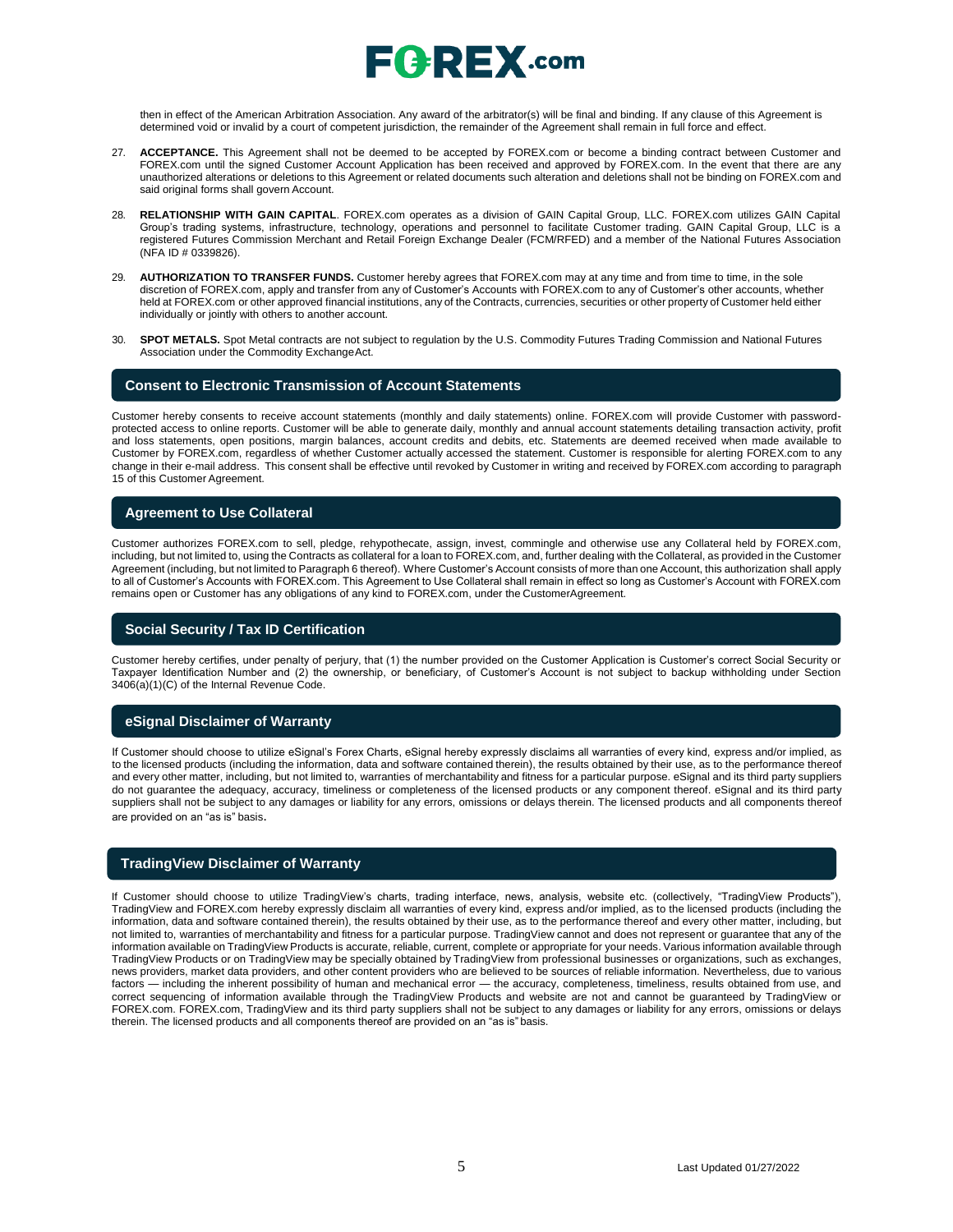

### **Risk Disclosure Statement**

In consideration of FOREX.com agreeing to enter into Over-the-Counter ("OTC") Foreign Exchange Contracts with the undersigned (hereinafter referred to as the "Customer"), Customer acknowledges, understands and agrees that:

- **1. Trading Is Very Speculative and Risky**. Foreign Exchange Trading and Spot Metal Trading is highly speculative and is suitable only for those customers who (a) understand and are willing to assume the economic, legal and other risks involved, and (b) are financially able to assume losses significantly in excess of Margin or deposits. Foreign Exchange and Spot Metal Trading may not be an appropriate investment for retirement funds. Customer represents, warrants and agrees that Customer understands these risks; that Customer is willing and able, financially and otherwise, to assume the risks of Foreign Exchange Trading and Spot Metal Trading and that loss of Customer's entire Account Balance will not change Customer's life style.
- **2. High Leverage And Low Margin Can Lead To Quick Losses**. The high leverage and low Margin associated with Foreign Exchange Trading and Spot Metal Trading can result in significant losses due to price changes in Foreign Exchange Contracts, Cross Currency Contracts and Metal Contracts. Customers must maintain the Minimum Margin Requirement on their Open Positions at all times. It is the customer's responsibility to monitor his/her Account Balance. FOREX.com has the right to liquidate any or all Open Positions whenever the Minimum Margin Requirement is not maintained. Increasing leverage increases risk.
- **3. Prices, Margin And Valuations Are Set By FOREX.com And May Be Different From Prices Reported Elsewhere**. FOREX.com will provide prices to be used in trading, valuation of Customer positions and determination of Margin requirements. Although FOREX.com expects that these prices will be reasonably related to prices available in the interbank market, prices reported by FOREX.com may vary from prices available to banks and other participants in what is known as the interbank market. FOREX.com will exercise considerable discretion in setting and collecting Margin. FOREX.com is authorized to convert funds in Customer's Account for Margin into and from such Foreign Currency and Metal at a rate of exchange determined by FOREX.com in its sole discretion on the basis of then-prevailing money marketrates.
- **4. One Click Trading And Immediate Execution**. FOREX.com's automated order entry system provides immediate transmission of Customer's order once Customer enters the notional amount and clicks "Buy/Sell." There is no "second look" before transmission, and Market Orders cannot be cancelled. This feature may be different from other trading systems. Although not required, we recommend a Customer utilize the Demo Trading System to become familiar with the order entry process before trading online with FOREX.com. Customer agrees that by using FOREX.com's order-entry system, Customer agrees to the one-click system and accepts the risk of this immediate transmission feature.
- **5. Telephone Orders And Immediate Execution.** Market Orders executed through the FOREX.com Trading Desk are completed when FOREX.com says "deal" or "done." At that point Customer has bought or sold and cannot cancel the Market Order. By placing Market Orders through the FOREX.com Trading Desk, Customer agrees to such immediate execution and accepts the risk of this immediate executionfeature.
- 6. Market Recommendations Are Informational, Customer Makes Independent Decisions, And FOREX.com Is Not An Adviser Or A Fiduciary **To Customer.** The market recommendations provided by FOREX.com do not constitute an offer to buy or sell, or the solicitation of an offer to buy or sell, any Foreign Exchange Contracts, Cross Currency Contracts or Metal Contracts. Each decision by Customer to enter into a Contract or other transaction with FOREX.com and each decision whether a Contract or other transaction is appropriate or proper for Customer is an independent decision by Customer. FOREX.com is not acting as an advisor or serving as a fiduciary to Customer. Customer agrees that FOREX.com has no fiduciary duty to Customer and no liability in connection with and is not responsible for any liabilities, claims, damages, costs and expenses, including attorneys' fees, incurred in connection with Customer following FOREX.com's trading recommendations or taking or not taking any action based upon any recommendation or information provided by FOREX.com.
- **7. Recommendations Are Based On Personal Judgments And Are Not Guaranteed**. The market recommendations of FOREX.com are based solely on the judgment of FOREX.com's personnel. These market recommendations may or may not be consistent with the market positions or intentions of FOREX.com, its affiliates and employees. The market recommendations of FOREX.com are based upon information believed to be reliable, but FOREX.com cannot and does not guarantee the accuracy or completeness thereof or represent that following such recommendations will reduce or eliminate the risk inherent in Foreign Exchange and Spot MetalTrading.
- **8. There is no Central Market or Clearinghouse Guarantee of Payment.** Each Contract is a contract directly between FOREX.com and the Customer. There is no clearinghouse and no guarantee by any other party of FOREX.com's payment obligations to the customer. Customer must look only to FOREX.com for performance on all Contracts in Customer's Account and for return of any Margin orCollateral.
- **9. No Guarantees Of Profit**. There are no guarantees of profit or freedom from loss in Foreign Exchange Trading and Spot Metal Trading. Customer has received no such guarantees from FOREX.com or from any of its representatives. Customer is aware of the risks inherent in Foreign Exchange Trading and is financially able to bear such risks and withstand any lossesincurred.
- **10. Customer May Not Be Able To Close Open Positions**. Due to market conditions or other circumstances FOREX.com may be unable to close out Customer's position at the level specified by Customer, and Customer agrees FOREX.com will bear no liability for failure to do so.
- **11. Trading Ahead And Along**. FOREX.com its personnel and affiliates and various other parties may execute orders at the same or better prices ahead of a Customer Order.
- **12. Third Party Agents**. In the event that Customer grants trading authority or control over Customer's Account to a third party (the "Trading Agent"), whether on a discretionary or non-discretionary basis, FOREX.com shall in no way be responsible for reviewing Customer's choice of such Trading Agent or for making any recommendations with respect thereto. FOREX.com makes no representations or warranties concerning any Trading Agent; FOREX.com shall not be responsible for any loss to Customer occasioned by the actions of the Trading Agent; and FOREX.com does not, by implication or otherwise, endorse or approve of the operating methods of the Trading Agent. If Customer gives the Trading Agent authority to exercise any of its rights over its Account, Customer does so at Customer's risk. Even though the undersigned grants authority to Trading Agent, client should be diligent and closely scrutinize all account activity. FOREX.com provides online Account access to view the status of their Account(s), whereby Client may view their Account Value and AccountActivity.
- **13. Internet Trading**. Since FOREX.com does not control signal power, its reception or routing via Internet, configuration of Customer's equipment or reliability of its connection, FOREX.com shall not be liable for any claims, losses, damages, costs or expenses, including attorneys' fees, caused, directly or indirectly, by any breakdown or failure of any transmission or communication system or computer facility or trading software, whether belonging to FOREX.com, Customer, any market, or any settlement or clearing system when Customer trades online (viaInternet).
- **14. Telephone Orders**. FOREX.com is not responsible for disruption, failure or malfunction of telephonelines.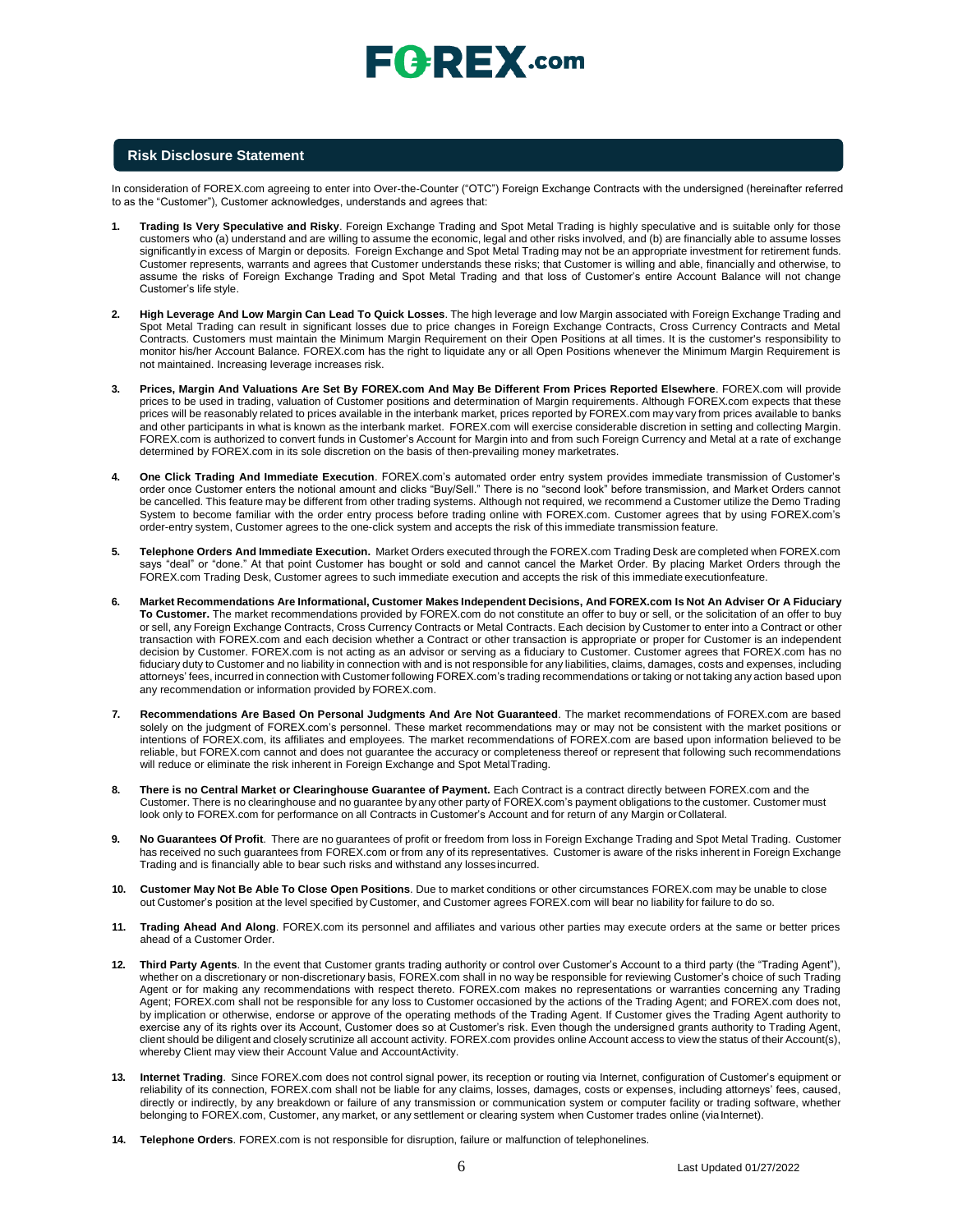

- **15. Quoting Errors**. Should a quoting error occur due to a mistype of a quote or a misquote given by telephone and/or electronic means (including responses to Customer requests), FOREX.com is not liable for any resulting errors in Account Balances and reserves the right to make necessary corrections or adjustments on the Account involved. Any dispute arising from such quoting errors will be resolved on the basis of the fair market value, as determined by FOREX.com, in its sole discretion, of the relevant Currency at the time such an error occurred. In cases where the prevailing market represents prices different from the prices FOREX.com has posted on our screen, FOREX.com will attempt, on a best efforts basis, to execute trades on or close to the prevailing market prices. These prevailing market prices will be the prices, which are ultimately reflected on the Customer Statements. This may or may not adversely affect customer realized and unrealized gains andlosses.
- **16. Creditor Priority in Bankruptcy**. The transactions you are entering into with FOREX.com are not traded on an exchange. Therefore, under the U.S. Bankruptcy Code, your funds may not receive the same protections as funds used to margin or guarantee exchange-traded futures and options contracts, which receive a priority in bankruptcy. Since that same priority has not been given to funds used for off-exchange forex trading and spot metal trading, if FOREX.com becomes insolvent and you have a claim for amounts deposited or profits earned on transactions with FOREX.com, your claim may not receive a priority. Without a priority, you are a general creditor and your claim will be paid, along with the claims of other general creditors, from any monies still available after priority claims are paid. Even customer funds that Company keeps separate from its own operating funds may not be safe from the claims of other general and priority creditors.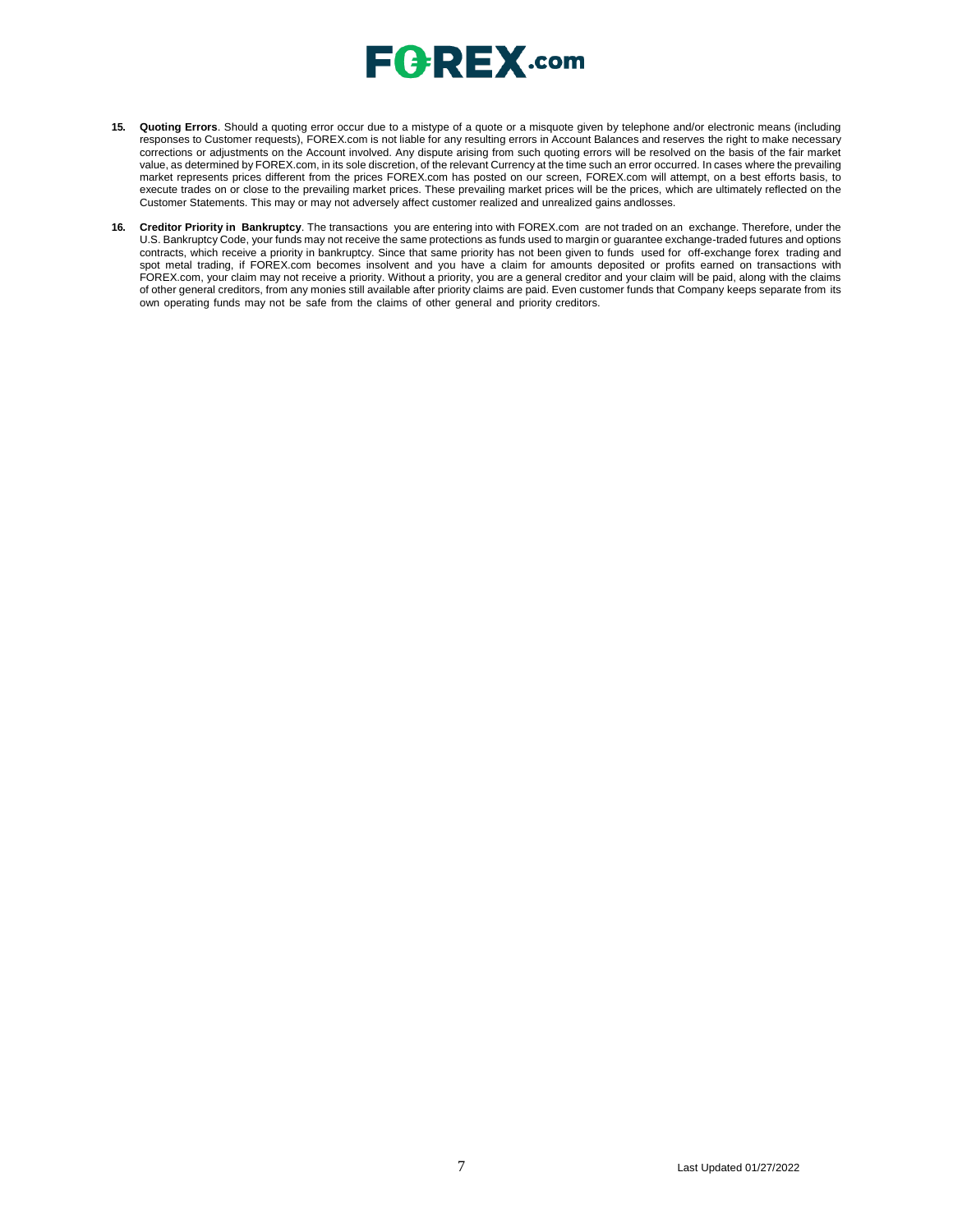

#### **Trading Policies And Procedures**

- 1. **INTRODUCTION.** FOREX.com's Trading Policies and Procedures are an integral part of your Customer Agreement. It is your responsibility as Customer to carefully read these Trading Policies and Procedures and to inform FOREX.com of any questions or objections that you may have regarding them before entering each and every trading Order. In entering your trading Orders with FOREX.com, you agree, represent, warrant and certify that you understand and accept these Trading Policies and Procedures, as they are set forth here and as may be amended from time to time by FOREX.com as posted to FOREX.com's website, in its sole discretion, and you agree to comply with these Trading Policies and Procedures as currently in effect at any time. Terms capitalized in these Trading Policies and Procedures are defined in the Glossary as found o[n](http://www.forex.com/en-us/education/glossary/) **[www.forex.com/en-us/education/glossary/](http://www.forex.com/en-us/education/glossary/)**.
- 2. **TRADING HOURS.** All references to FOREX.com hours of trading are in U.S. Eastern Time ("ET") using a 24-hour format. FOREX.com normally provides access for Foreign Exchange Trading and Spot Metal Trading on the Website from 17:00 ET on Sunday to 17:00 ET on Friday, but FOREX.com reserves the right to suspend or modify its trading hours at any time and on such an event will inform clients in advance on a best efforts basis of any changes in its operating hours. Trading hours by contract type may vary. OTC Foreign Currency and spot metal markets typically operate 24 hours a day. Following submission of an Order to trade, it is the sole responsibility of Customer to remain available for Order and Fill confirmations, and other communications regarding Customer's FOREX.com Account until all open Orders are completed. Thereafter, Customer must monitor Customer's Account frequently when Customer has Open Positions in theAccount.

#### **3. TRADE ORDERS**

- 3.1. **Order Types and Order Entry.** For information regarding the types of Orders accepted by FOREX.com, please refer to FOREX.com's website. All Orders must be placed through the FOREX.com Online Trading System or by telephone to the FOREX.com Trading Desk. Telephone orders are accepted in the sole discretion ofFOREX.com.
- **3.2. One Click Order Entry/One Click Execution of Market Orders.**
	- 3.2.1. *Electronic Order entry for Market Orders equals Order execution***.** To enter an online Order, Customer must access the deal entry screen, enter the notional amount, *i.e.*, the size of the trade, and select the Eligible Foreign Currencies, Cross Currency Pairs or metal rates. When prepared to trade, Customer must then click on "BUY/SELL". The Order is filled shortly after the Customer hits "BUY/SELL", if the Customer has sufficient funds in his or her Account and a "deal failed" message is not received. Deals may fail for several reasons including changing dealer prices, insufficient margin, unspecified lot size or unanticipated technical difficulties.
	- 3.2.2. *Immediate Execution of Market Orders Through the FOREX.com Trading Desk.* Market Orders executed over the telephone with the FOREX.com Trading Desk are completed when FOREX.com says "deal" or "done." At that point Customer has bought or sold and cannot cancel the Market Order. Customer agrees by placing Market Orders through the FOREX.com Trading Desk to such immediate execution and accepts the risk of this immediate execution feature.
	- 3.2.3. **Order Cancellation.** Non-market Orders may be cancelled via the FOREX.com Online Trading System. Rapid changes in Bid Prices and Ask Prices, however, may cause Customer's Order to be executed before Customer can cancel it and FOREX.com shall have no liability for any claims, losses, damages, costs or expenses, including attorneys' fees, arising directly or indirectly out of the failure of such Order to be cancelled. Customer may contact FOREX.com by telephone if facing difficulty with order cancellation.
- 3.3. **Capacity.** FOREX.com operates as a division of GAIN Capital Group, LLC. GAIN Capital Group, LLC is a registered Futures Commission Merchant and Retail Foreign Exchange Dealer (FCM/RFED) and a member of the National Futures Association (NFA ID# 0339826).
- 3.4. **Terms of Acceptance for Orders**. It is Customer's sole responsibility to clearly indicate the terms of an Order when entered, regardless of Order type, including but not limited to the Order's Value Date and specified Spot Rate limits, where applicable. Although a Spot Rate is specified upon entry of certain types of Orders, including stop/loss Orders, limit Orders and other non-market Orders, market conditions may often prevent the execution of an individual Customer's non-market Orders despite other dealing activity at that price level, or may often require non-market Orders to be Filled at a substantially different Spot Rate, and Customer agrees to accept the best rate which FOREX.com, in its discretion, may assign to the Fill. Customer acknowledges that FOREX.com shall accept all non-market Orders only on a best-efforts basis. FOREX.com shall have no liability for failure to Fill Orders, and makes no guarantee of an Order's priority over the Orders of FOREX.com, its other customers, associated principals, officers, directors, affiliates, associates, employees, banks, bank employees or other dealers. FOREX.com shall have the right, but not the obligation, to reject any Order in whole or in part before or after confirmation, or to cancel and rescind any Fill, where Customer's Account contains Margin that is insufficient to support the entire order at the time that market levels reach the order levels as specified by the client, or where, in the opinion and sole discretion of FOREX.com, the execution of such Order may place Customer's Account in an insufficient Margin condition, or where such Order or Fill is illegal or otherwise improper.
- 3.5. **Confirmation of Fills.** Trades executed online will be confirmed online in the Activity Log, Deal Blotter, on the Execution Screen, and elsewhere within the platform. The Position Management Screen is updated online as each trade is executed. Telephone orders are verbally confirmed and confirmed online in the Deal Blotter and Position Management Screen by 17:30 ET on the day the order is placed. Reports of the confirmation of orders and statements of Accounts for Customer shall be deemed correct and shall be conclusive and binding upon Customer the sooner of: (x) two (2) Business Days after transmittal to Customer by posted mail; or (y) immediately with respect to Orders confirmed via the FOREX.com Online Trading System. Customer may object to confirmations and statements by telephone within the time frames identified above, but any such objection must be confirmed by e-mail to [info@forex.com o](mailto:info@forex.com)r in writing within two (2) Business Days thereafter to FOREX.com (which confirmation shall be deemed received only if actually delivered or mailed by registered mail, return receipt requested to FOREX.com at such address). Failure to object shall be deemed ratification by Customer of all actions taken by FOREX.com or FOREX.com's agents prior to Customer's receipt of such reports. Customer's failure to receive a trade confirmation shall not relieve Customer of the obligation to object as set out herein. Customer agrees to immediately call to FOREX.com's attention any oral information that Customer has reason to believe is inconsistent with Customer's own information. Customer understands, acknowledges and agrees that errors, whether resulting in a profit or loss to Customer, shall be corrected, and Customer's Account will be credited or debited in such manner and extent as to place Customer's Account in the same position in which it would have been had the error not occurred.

FOREX.com reserves the right to be the final arbiter with respect to disputed Orders. In cases where the prevailing market represents prices different from the prices FOREX.com has posted on our screen, FOREX.com will attempt, on a best efforts basis, to execute trades on or close to the prevailing market prices. This may or may not adversely affect customer Realized and Unrealized Gains and Losses. Transaction Data Reports that include the transaction data required by NFA Compliance Rule 2-36 are available upon request. Please call 1-877-367- 3946 (Toll Free) or 1-908-731-0730 (International) to request this information.

**4. CUSTOMER ACCOUNTS; INITIAL DEPOSITS**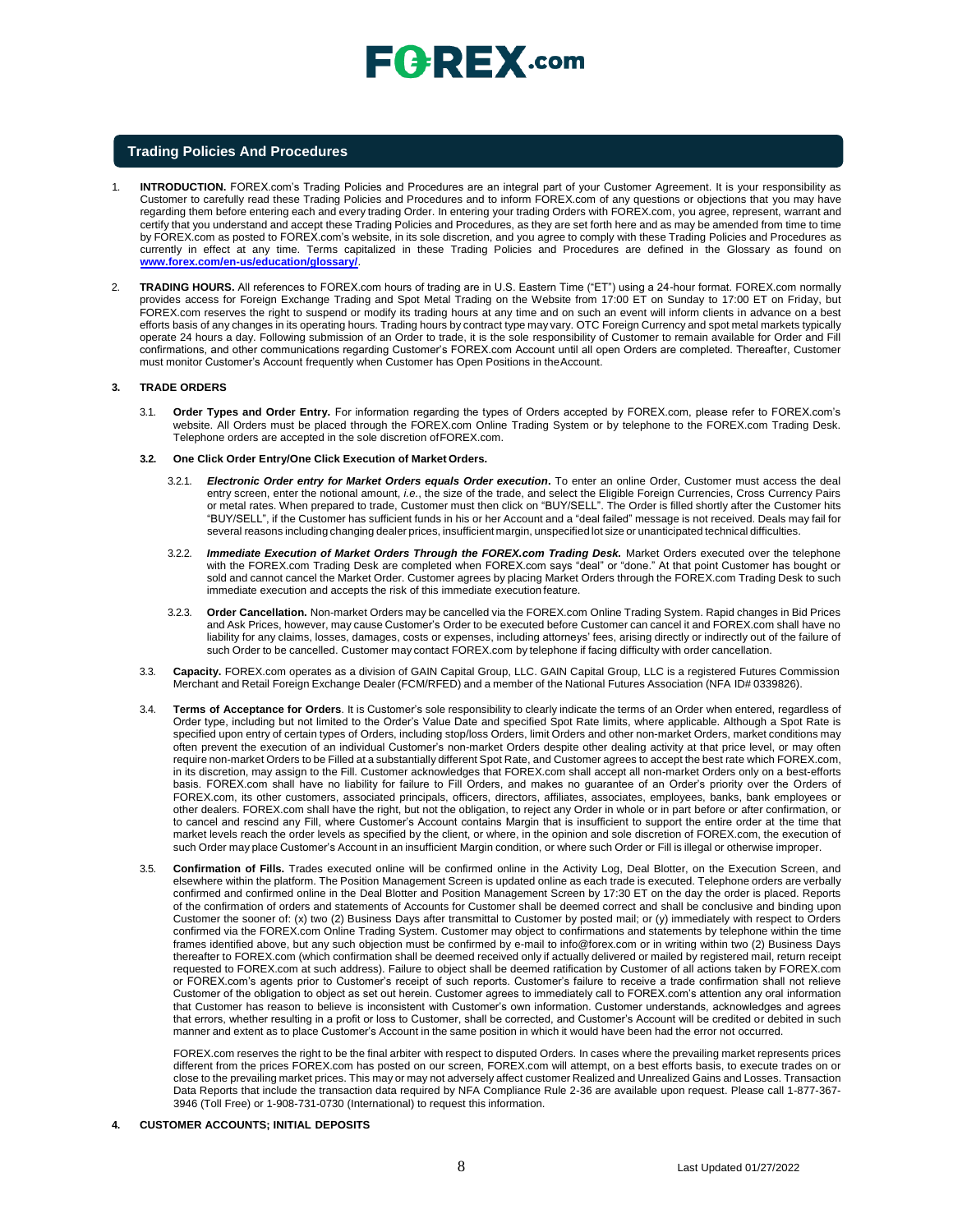## $\sqsubseteq$   $\sqsubseteq$   $\sqsubseteq$   $\sqtimes$  .com

- 4.1. **Documents.** Before you can place an Order with FOREX.com, you must complete the Customer Account Application and read, complete and sign the Customer Agreement, including the Risk Disclosure Statement, Secondary Risk Disclosure Statement and these Trading Policies and Procedures and all applicable addenda. You must deposit sufficient funds in your Account, your Customer Account Application must be approved by FOREX.com, your deposited funds must have cleared the banking system. Also, FOREX.com must accept your Customer Account Application before FOREX.com will permit you to trade in your Account. You will be notified by e-mail when your Customer Account Application has been approved. If a Customer applies online, Customer will be permitted to trade only after FOREX.com has received a completed and signed Customer Account Application and Customer Agreement. FOREX.com may, in its sole discretion, initially accept a fax copy of the signed Customer Account Application and may permit one or more trades if Customer has deposited sufficient funds into the Account. In this case, FOREX.com must receive an original signed copy of the entire Customer Account Application and Customer within seven (7) days of completion of the online Customer Account Application. If FOREX.com does not receive the Customer Account Application and Customer Agreement with original signatures, FOREX.com reserves the right to liquidate any Open Positions in the Account and to close the Account.
- 4.2. **Currency for Rendering Accounts.** All initial deposits to Customer Accounts will be accepted only in U.S. Dollars, and, unless settlement and delivery of a Foreign Currency have taken place, all Account Balances will be computed and reported only in U.S. Dollars.
- 4.3. **Recognition of Deposits.** No deposit shall be recognized until the wire or check has been fully cleared and collected by FOREX.com's bank or depository institution. You will be notified via e-mail once your funds have been received by FOREX.com and are available for trading.
- 4.4. **Fees.** All banking fees shall be charged to Customer's Account at FOREX.com's discretion, including a \$25.00 FOREX.com fee, over and above any bank fees, for each returned check.
- 5. **MARGIN REQUIREMENTS**. Customer shall provide and maintain with FOREX.com margin in such amounts and in such form that FOREX.com, in it is sole discretion may require. FOREX.com does not require Customers to pay the full price of Foreign Currencies or metal Customer may buy and sell. Instead, Customer is required to post the Required Margin to secure Customer's obligations to FOREX.com. Margin includes Required Margin for Open Positions, which is based on (i) the Opening Margin Requirement; (ii) the Minimum Margin Requirement; (iii) the market value of Open Positions; and (iv) any additional amount as FOREX.com, in its sole discretion, believes is prudent to require. Customer must maintain the Minimum Margin Requirement on their Open Positions at all times. FOREX.com has the right to liquidate any or all Open Positions whenever the Minimum Margin Requirement is not maintained, according to paragraph 6 hereof. Margin requirements are subject to change at any time in FOREX.com's sole discretion and without prior notice. No previous margin requirement shall preclude FOREX.com from increasing that requirement without prior notice. FOREX.com may, in its sole discretion, elect to impose on a disclosed on undisclosed basis limitations on the maximum number of Open Positions allowed at anytime
- 6. **LIQUIDATION LEVEL**. Subject to all additional rights of FOREX.com under the Customer Agreement, in the event that, in the sole opinion of FOREX.com and in accordance with FOREX.com's reasonable best estimate of then prevailing obtainable market Spot Rates, and regardless of whether or not prior Margin Calls have been issued or met, if the Margin Balance should at any time equal or fall below the Minimum Margin Requirement for Customer's Account in the aggregate, FOREX.com will have the right but not the obligation to liquidate any part of or all Open Positions in Customer's Account. Clients are responsible for placing their own Stop Loss Orders to minimize losses. Any failure by FOREX.com to enforce its rights hereunder shall not be deemed a future waiver of such rights by FOREX.com. FOREX.com does not make margin calls in the ordinary course of business. FOREX.com maintains the right to liquidate Customer positions as described above. However, FOREX.com may from time to time and in its sole discretion, call Customer and request that Customer deposit additional Collateral to secure Customer's obligations to FOREX.com, over and above the balance in Customer's Account. Any call for additional margin without exercising the rights to liquidate Customer positions shall not be deemed precedent for future calls nor future waiver of such liquidation rights byFOREX.com.
- 7. **WITHDRAWALS.** Payments from a Customer Account require a withdrawal request form signed by all required account holders and submitted in writing to FOREX.com, or a withdrawal request submitted electronically pursuant to procedures established by FOREX.com from time to time and set forth on FOREX.com's website. The Withdrawal Request Form requires a minimum of two (2) Business Days from receipt of the withdrawal request for issuance of a check or wire transfer of funds.
- 8. **MARGIN CALLS.** FOREX.com does not make margin calls in the ordinary course of business. FOREX.com maintains the right to liquidate. Customer positions as described above. However, FOREX.com may from time to time and in its sole discretion, call Customer and request that Customer deposit additional Collateral to secure Customer's obligations to FOREX.com, over and above the balance in Customer's Account. Any call for additional margin without exercising the rights to liquidate Customer positions shall not be deemed precedent for future calls nor future waiver of such liquidation rights by FOREX.com. FOREX.com may from time to time and in its sole discretion send courtesy margin alert e-mails when Customer account falls below 120% of their margin requirement. This margin alert e-mail is for informational purposes only and should not be relied upon for risk management. Customer is still responsible for ensuring their account has adequate margin to support any open positions, including times when margin alert e-mails are not sent.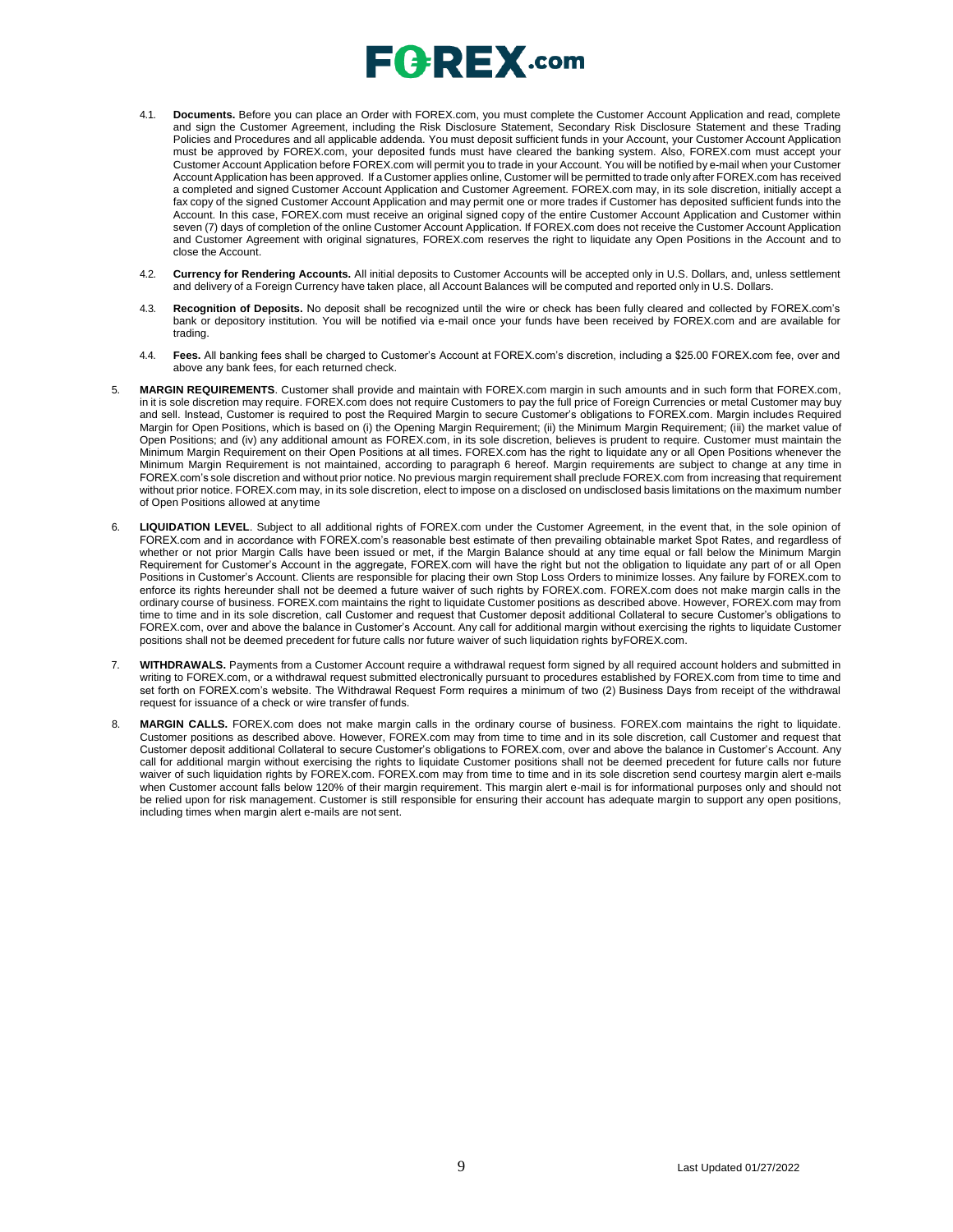#### **Trading Tools**

- 1. FOREX.com may from time to time offer market news, commentary, charting, and analysis, trading performance analytics, signals-based products or services and other trading support tools ("Trading Tools"). Before using any Trading Tools please read this note carefully. It complements the Customer Agreement and associated risk disclosures furnished by us and should be read in conjunction with them. Unless stated otherwise, any capitalized terms used below shall carry the same meanings as in the Customer Agreement.
- 2. The Trading Tools are general in nature and do not and will not take into account your personal objectives, financial situation, or needs. Before acting on a Trading Tool, you should consider its appropriateness, having regard to your personal objectives, financial situation, **and needs.**
- 3. FOREX.com will not give advice to you on the merits of any trade and shall deal with you on an execution-only basis. None of our staff are authorized by us or permitted under applicable laws to give you personal advice. Accordingly, you should not regard any proposed trades, trading signals, suggested trading strategies, or other written or oral communications from us as investment recommendations or personal advice or as expressing our view as to whether a particular trade is suitable for you or meets your financial objectives. You **must rely on your own judgement for any investment decision you make in relation to your Account. You have the final decision in relation to every trade you enter into. You should make every effort to ensure you understand the Trading Tools and FOREX.com is**  entitled to assume that you do. If you require investment or tax advice, please contact an independent investment or tax advisor.
- 4. Hypothetical performance results have many inherent limitations, some of which are described below. No warranty or representation is made that any Account will or is likely to achieve profits or losses similar to those shown in connection with any Trading Tool. In fact, there are frequently sharp differences between hypothetical performance results and the actual results subsequently achieved. Actual returns may be different to any hypothetical or indicative returns shown in any Trading Tool.
- 5. One of the limitations of hypothetical performance results is they are generally prepared with the benefit of hindsight. In addition, hypothetical trading does not involve financial risk and no hypothetical trading record can completely account for the impact of financial risk in actual trading. For example, the ability to withstand losses or to adhere to a particular trading platform in spite of trading losses are material points which can also adversely affect actual trading results. There are numerous other factors related to the markets in general or to the implementation of any specific trading program which cannot be fully accounted for in the preparation of hypothetical performance results and all of which can adversely affect actual trading results.
- 6. FOREX.com does not undertake to continue to offer the Trading Tools at all times and may not offer the same in the future. FOREX.com may withdraw or cancel any or all of the Trading Tools, or terminate your access to any or all of them, for any reason or for no reason at any time with or without notice, in our sole discretion.
- 7. Trading Tools can only be used for your own personal benefit. They cannot be used for business purposes or on behalf of another person nor can they be varied, passed on or resold to or shared with (in whole or in part) another person or entity or used to place any trades outside of our platform.
- 8. You will not copy, modify, de-compile, reverse engineer, or make derivative works of or from the Trading Tools or the manner in which they operate.
- 9. All intellectual property and other rights in the Trading Tools remain our sole property or the property of our licensors. FOREX.com does not assign, license, or otherwise transfer to you any right or interest in the Trading Tools whatsoever, except for the right to access and use the Trading Tools as expressly permitted by us in writing. In particular, but without limitation, all goodwill derived from the use or development of the Trading Tools will accrue exclusively to us. You will not do, or omit to do, or permit to be done, any act that will or may materially weaken, damage or be detrimental to the Trading Tools or the reputation of the goodwill associated with us or theTradingTools.
- 10. FOREX.com does not commit to, and is not obliged to provide you with, any number of Trading Tools and the delivery of Trading Tools is not guaranteed. FOREX.com may provide the Trading Tools at such times, at such intervals and based on such factors as we may determine in our absolute discretion. You should not therefore use or rely on the Trading Tools as a method of monitoring prices, positions/markets or making trading decisions, and no liability will be accepted by us in this respect.
- 11. The Trading Tools are provided "AS IS", without any representation or warranty of any kind whatsoever, including that they will be without interruption or error free.
- 12. FOREX.com may suspend use of the Trading Tools at any time to carry out maintenance, repairs, upgrades or any development related issues, in order to comply with Applicable Laws or for any other reason determined by us in our solediscretion.
- 13. To the extent permitted by Applicable Laws, you agree not to hold FOREX.com, our directors, officers, employees, or agents liable for losses or damages, including legal fees, that may arise, directly or indirectly, in whole or in part, from: (a) non-delivery, delayed delivery, or the misdirected delivery of any Trading Tool, (b) inaccurate or incomplete content of any Trading Tool, or (c) your reliance on or use of the information in any Trading Tool for any purpose.

Any failure by you to comply with any of the above obligations or restrictions shall constitute an Event of Default under our Customer Agreement.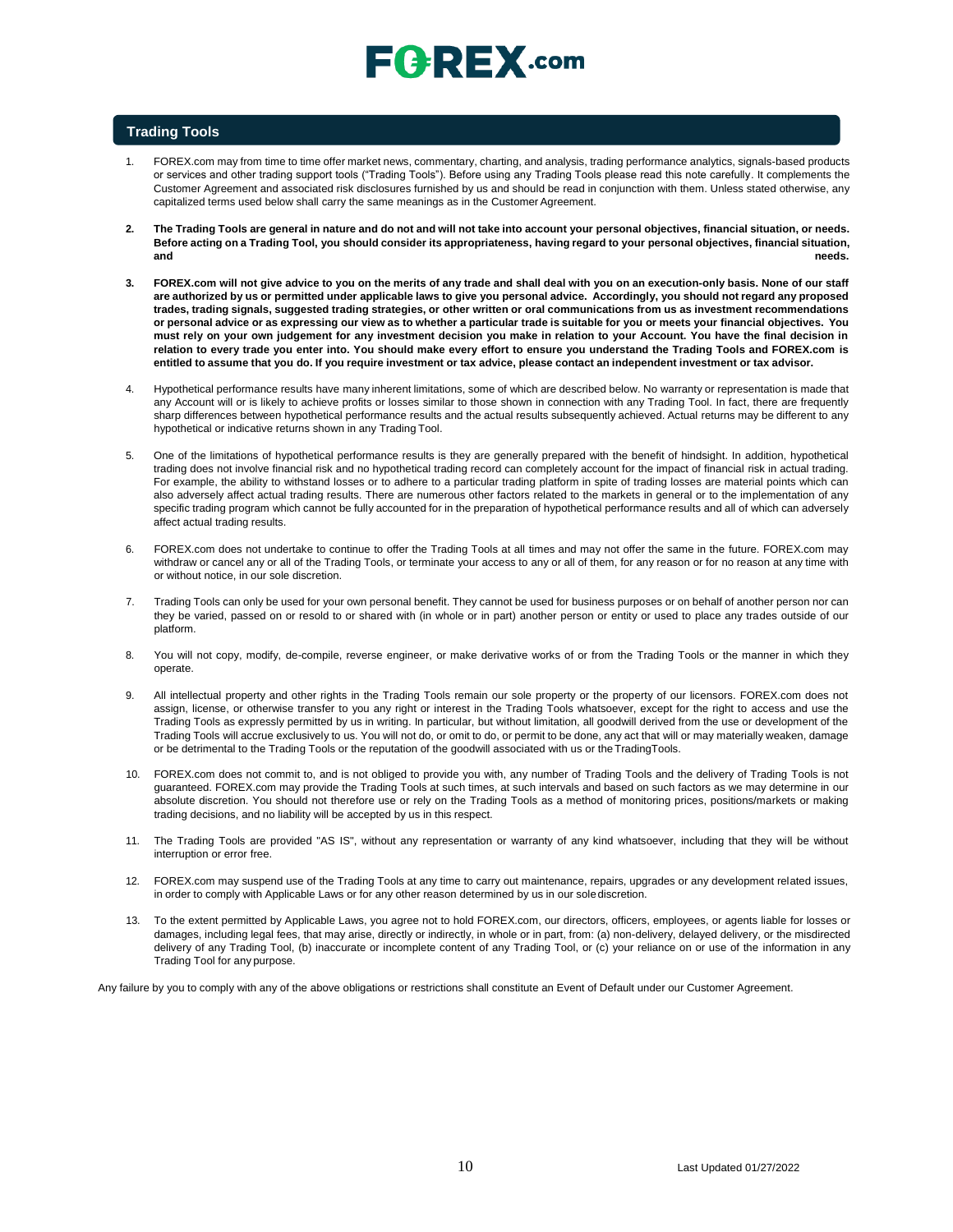

### **FOREX.COM**

### **THIS IS A LEGALLY BINDING CONTRACT.**

### **DO NOT SIGN UNTIL YOU HAVE CAREFULLY READ ALL OF THE FOREGOING COMPLETELY AND COMPLETED THE CUSTOMER ACCOUNT APPLICATION.**

**Your signature below acknowledges that you have carefully read, in its entirety, and understood the Customer Agreement, Social Security or Tax ID Certification, Authorization to Transfer Funds, Consent to Electronic Statements, Agreement to Use Collateral, Risk Disclosure Statement, Secondary Risk Disclosure (High Risk Investment), and Trading Policies and Procedures, and that you agree to all of the provisions contained therein.**

**Your signature below further represents, warranties and certifies that the information provided by you in the Customer Account Application is correct and complete.**

Name ofApplicant:

Signature: Date: Date: Date: Date: Date: Date: Date: Date: Date: Date: Date: Date: Date: Date: Date: Date: Date: Date: Date: Date: Date: Date: Date: Date: Date: Date: Date: Date: Date: Date: Date: Date: Date: Date: Date: D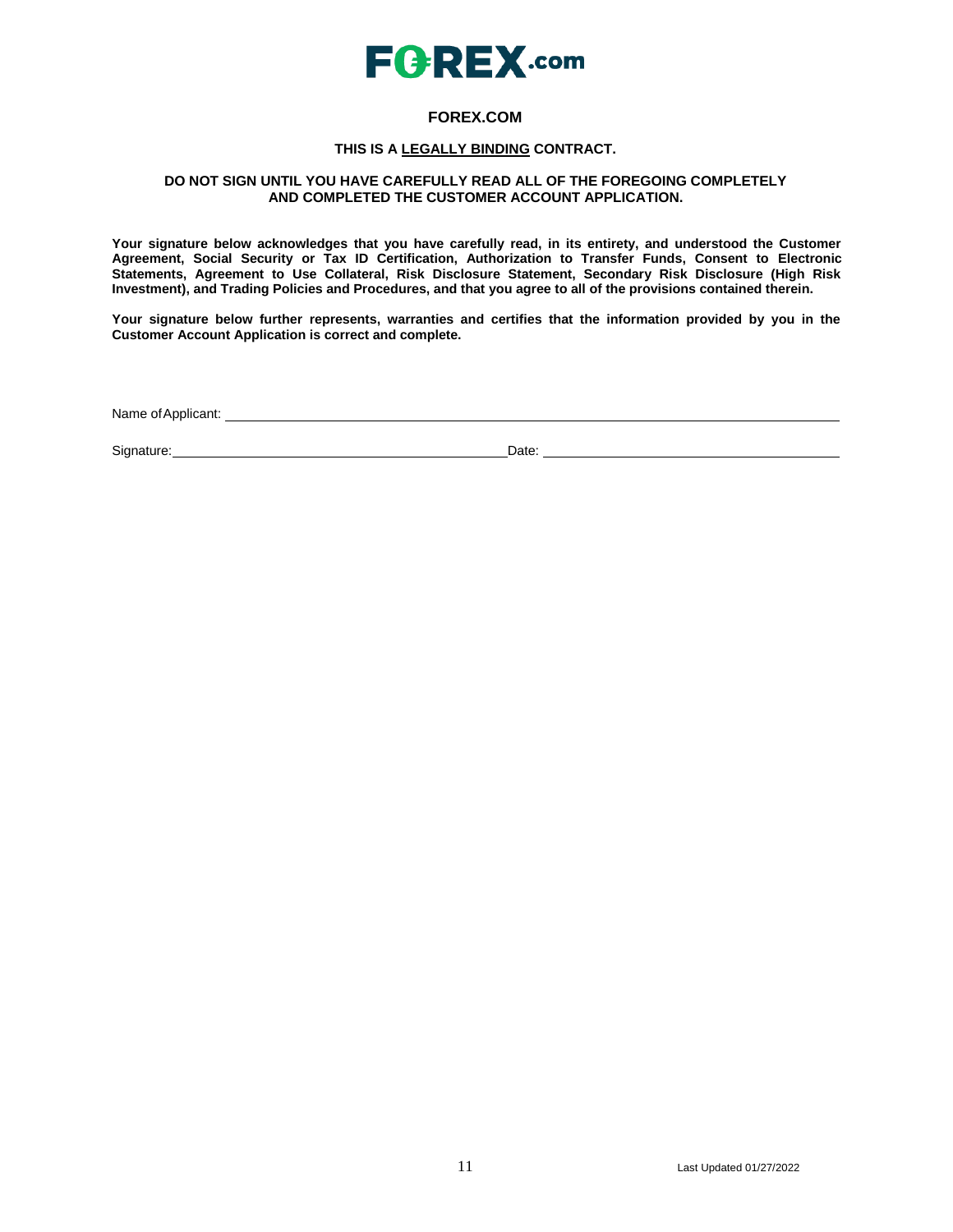### **Secondary Risk Disclosure: High Risk Investment**

Trading is very speculative and risky. Foreign Exchange Trading is highly speculative and is suitable only for those customers who (a) understand and are willing to assume the economic, legal and other risks involved, and (b) are financially able to assume losses significantly in excess of margin or deposits. Customer represents, warrants and agrees that Customer understands these risks; that Customer is willing and able, financially and otherwise, to assume the risks of Foreign Exchange Trading and Spot Metal Trading and that loss of Customer's entire Account Balance will not change Customer's life style.

The high leverage and low margin associated with Foreign Exchange Trading and Spot Metal Trading can result in significant losses due to price changes in Foreign Exchange Contracts, Cross Currency Contracts and Metal Contracts. Company's margin policies may require that additional funds be provided to properly margin Customer's Account and that Customer must immediately meet such margin requirements. Failure to maintain the Minimum Margin Requirement may result in the liquidation of any open positions with resultant loss toCustomer.

FOREX IS AN OVER THE COUNTER (OTC) MARKET, MEANING THE FOREIGN CURRENCY TRADING YOU ARE ENTERING INTO IS NOT CONDUCTED ON AN EXCHANGE. AS A MARKET MAKER, FOREX.COM IS THE COUNTERPARTY IN THESE TRANSACTIONS AND, THEREFORE, ACTS AS THE BUYER WHEN YOU SELL AND THE SELLER WHEN YOU BUY. AS A RESULT, FOREX.COM'S INTERESTS MAY BE IN CONFLICT WITH YOURS. UNLESS OTHERWISE SPECIFIED IN YOUR WRITTEN AGREEMENT OR OTHER WRITTEN DOCUMENTS FOREX.COM ESTABLISHES THE PRICES AND WHICH IT OFFERS TO TRADE WITH YOU. THE PRICES OFFERED MIGHT NOT BE THE BEST PRICES AVAILABLE AND DIFFERENT PRICES MAY BE OFFERED TO DIFFERENT CUSTOMERS.

IF FOREX.COM ELECTS NOT TO COVER ITS OWN TRADING EXPOSURE, THEN YOU SHOULD BE AWARE THAT FOREX.COM MAY MAKE MORE MONEY IF THE MARKET GOES AGAINST YOU. ADDITIONALLY, SINCE FOREX.COM ACTS AS THE BUYER OR SELLER IN THE TRANSACTION, YOU SHOULD CAREFULLY EVALUATE ANY TRADE RECOMMENDATIONS YOU RECEIVE FROM FOREX.COM OR ANY OF ITS SOLICITORS.

Name ofApplicant:

Signature: Date: Date: Date: Date: Date: Date: Date: Date: Date: Date: Date: Date: Date: Date: Date: Date: Date: Date: Date: Date: Date: Date: Date: Date: Date: Date: Date: Date: Date: Date: Date: Date: Date: Date: Date: D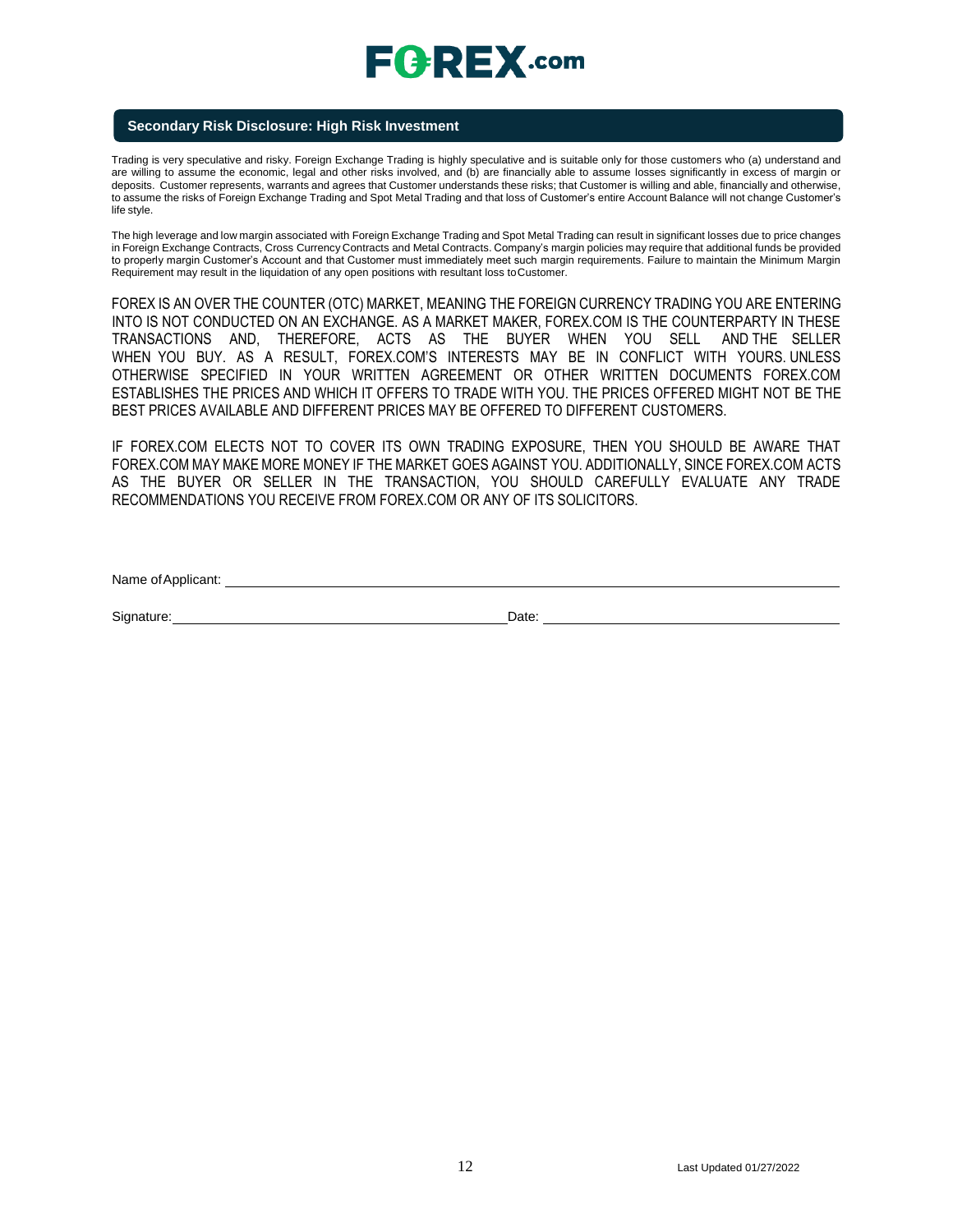### **RISK DISCLOSURE STATEMENT**

OFF-EXCHANGE FOREIGN CURRENCY TRANSACTIONS INVOLVE THE LEVERAGED TRADING OF CONTRACTS DENOMINATED IN FOREIGN CURRENCY CONDUCTED WITH A FUTURES COMMISSION MERCHANT OR A RETAIL FOREIGN EXCHANGE DEALER AS YOUR COUNTERPARTY. BECAUSE OF THE LEVERAGE AND THE OTHER RISKS DISCLOSED HERE, YOU CAN RAPIDLY LOSE ALL OF THE FUNDS YOU DEPOSIT FOR SUCH TRADING AND YOU MAY LOSE MORE THAN YOU DEPOSIT.

YOU SHOULD BE AWARE OF AND CAREFULLY CONSIDER THE FOLLOWING POINTS BEFORE DETERMINING WHETHER SUCH TRADING IS APPROPRIATE FOR YOU.

(1) TRADING IS NOT ON A REGULATED MARKET OR EXCHANGE—YOUR DEALER IS YOUR TRADING PARTNER WHICH IS A DIRECT CONFLICT OF INTEREST. BEFORE YOU ENGAGE IN ANY RETAIL FOREIGN EXCHANGE TRADING, YOU SHOULD CONFIRM THE REGISTRATION STATUS OF YOUR COUNTERPARTY.

The off-exchange foreign currency trading you are entering into is not conducted on an interbank market, nor is it conducted on a futures exchange subject to regulation as a designated contract market by the Commodity Futures Trading Commission. The foreign currency trades you transact are trades with the futures commission merchant or retail foreign exchange dealer as your counterparty. WHEN YOU SELL, THE DEALER IS THE BUYER. WHEN YOU BUY, THE DEALER IS THE SELLER. As a result, when you lose money trading, your dealer is making money on such trades, in addition to any fees, commissions, or spreads the dealer may charge.

(2) AN ELECTRONIC TRADING PLATFORM FOR RETAIL FOREIGN CURRENCY TRANSACTIONS IS NOT AN EXCHANGE. IT IS AN ELECTRONIC CONNECTION FOR ACCESSING YOUR DEALER. THE TERMS OF AVAILABILITY OF SUCH A PLATFORM ARE GOVERNED ONLY BY YOUR CONTRACT WITH YOUR DEALER.

Any trading platform that you may use to enter off-exchange foreign currency transactions is only connected to your futures commission merchant or retail foreign exchange dealer. You are accessing that trading platform only to transact with your dealer. You are not trading with any other entities or customers of the dealer by accessing such platform. The availability and operation of any such platform, including the consequences of the unavailability of the trading platform for any reason, is governed only by the terms of your account agreement with the dealer.

(3) YOUR DEPOSITS WITH THE DEALER HAVE NO REGULATORYPROTECTIONS.

All of your rights associated with your retail forex trading, including the manner and denomination of any payments made to you, are governed by the contract terms established in your account agreement with the futures commission merchant or retail foreign exchange dealer. Funds deposited by you with a futures commission merchant or retail foreign exchange dealer for trading off-exchange foreign currency transactions are not subject to the customer funds protections provided to customers trading on a contract market that is designated by the Commodity Futures Trading Commission. Your dealer may commingle your funds with its own operating funds or use them for other purposes. In the event your dealer becomes bankrupt, any funds the dealer is holding for you in addition to any amounts owed to you resulting from trading, whether or not any assets are maintained in separate deposit accounts by the dealer, may be treated as an unsecured creditor's claim.

(4) YOU ARE LIMITED TO YOUR DEALER TO OFFSET OR LIQUIDATE ANY TRADING POSITIONS SINCE THE TRANSACTIONS ARE NOT MADE ON AN EXCHANGE OR MARKET, AND YOUR DEALER MAY SET ITS OWN PRICES.

Your ability to close your transactions or offset positions is limited to what your dealer will offer to you, as there is no other market for these transactions. Your dealer may offer any prices it wishes, and it may offer prices derived from outside sources or not in its discretion. Your dealer may establish its prices by offering spreads from third party prices, but it is under no obligation to do so or to continue to do so.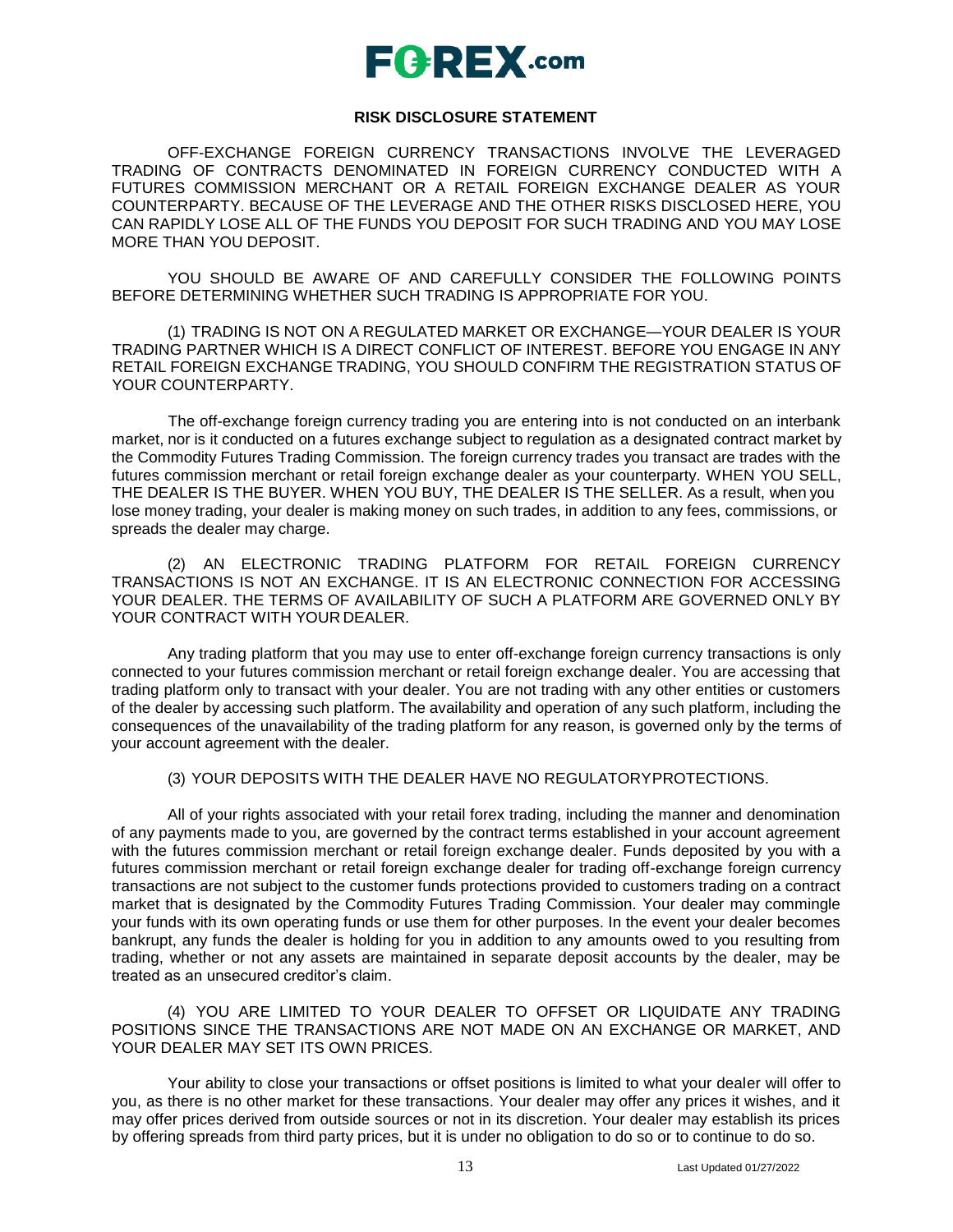

Your dealer may offer different prices to different customers at any point in time on its own terms. The terms of your account agreement alone govern the obligations your dealer has to you to offer prices and offer offset or liquidating transactions in your account and make any payments to you. The prices offered by your dealer may or may not reflect prices available elsewhere at any exchange, interbank, or other market for foreign currency.

### (5) PAID SOLICITORS MAY HAVE UNDISCLOSED CONFLICTS.

The futures commission merchant or retail foreign exchange dealer may compensate introducing brokers for introducing your account in ways which are not disclosed to you. Such paid solicitors are not required to have, and may not have, any special expertise in trading, and may have conflicts of interest based on the method by which they are compensated. Solicitors working on behalf of futures commission merchants and retail foreign exchange dealers are required to register. You should confirm that they are, in fact registered. You should thoroughly investigate the manner in which all such solicitors are compensated and be very cautious in granting any person or entity authority to trade on your behalf. You should always consider obtaining dated written confirmation of any information you are relying on from your dealer or a solicitor in making any trading or account decisions.

FINALLY, YOU SHOULD THOROUGHLY INVESTIGATE ANY STATEMENTS BY ANY DEALERS OR SALES REPRESENTATIVES WHICH MINIMIZE THE IMPORTANCE OF, OR CONTRADICT, ANY OF THE TERMS OF THIS RISK DISCLOSURE. SUCH STATEMENTS MAY INDICATE POTENTIAL SALES FRAUD.

THIS BRIEF STATEMENT CANNOT, OF COURSE, DISCLOSE ALL THE RISKS AND OTHER ASPECTS OF TRADING OFF-EXCHANGE FOREIGN CURRENCY TRANSACTIONS WITH A FUTURES COMMISSION MERCHANT OR RETAIL FOREIGN EXCHANGE DEALER.

For the calendar quarter ending December 31, 2021, there were 38,394 active non-discretionary trading accounts of which 28% were profitable and 72% unprofitable. For the calendar quarter ending September 30, 2021, there were 39,798 active non-discretionary trading accounts of which 31% were profitable and 69% unprofitable. For the calendar quarter ending June 30, 2021, there were 46,139 active non-discretionary trading accounts of which 31% were profitable and 69% unprofitable. For the calendar quarter ending March 31, 2021, there were 54,700 active non-discretionary trading accounts of which 28% were profitable and 72% unprofitable.

PAST PERFORMANCE IS NOT NECESSARILY INDICATIVE OF FUTURE RESULTS.

I hereby acknowledge that I have received and understood this risk disclosure statement.

Name ofApplicant:

Signature: Date: Date: Date: Date: Date: Date: Date: Date: Date: Date: Date: Date: Date: Date: Date: Date: Date: Date: Date: Date: Date: Date: Date: Date: Date: Date: Date: Date: Date: Date: Date: Date: Date: Date: Date: D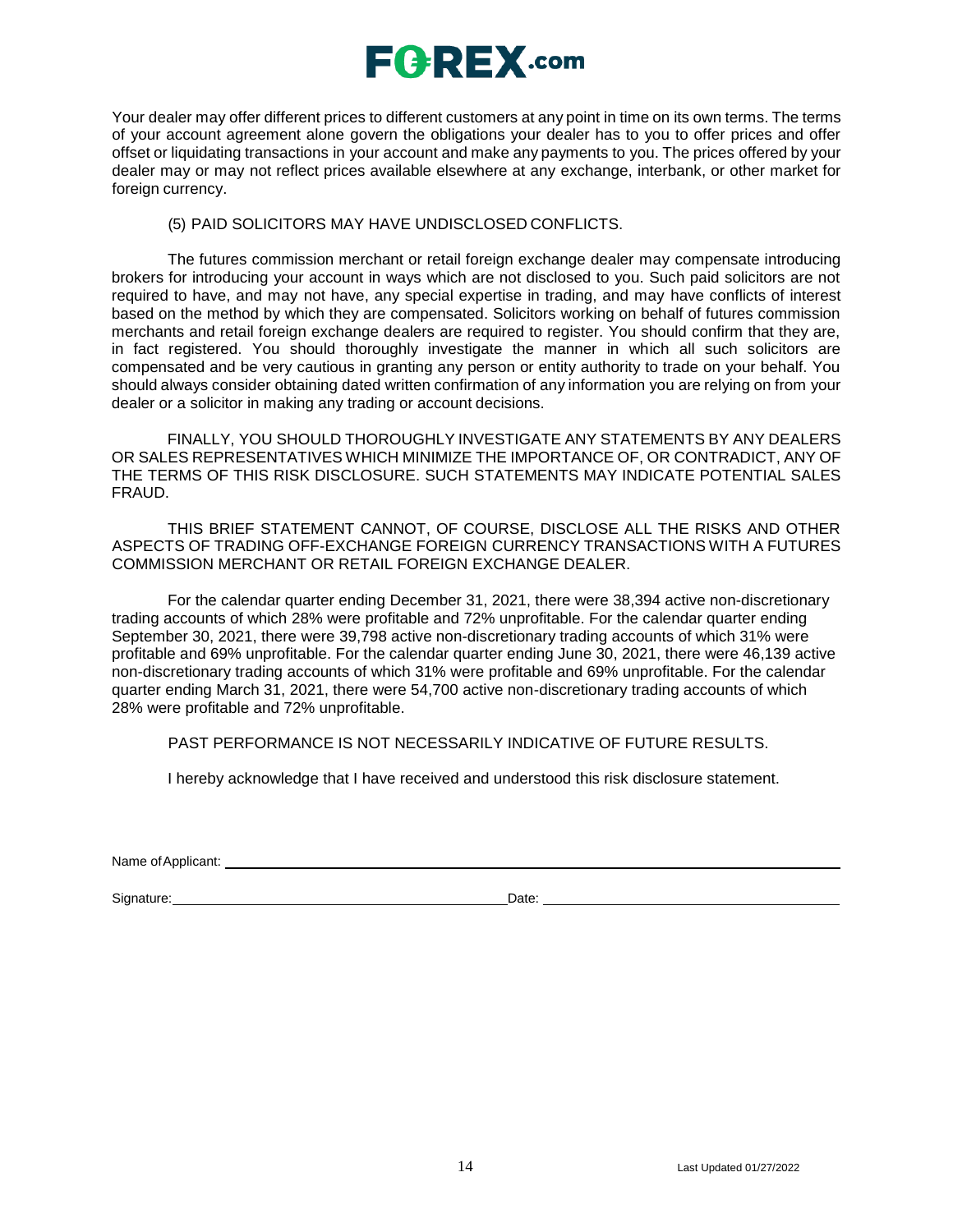

### **GAIN Capital Group LLC Direct Market Access Service Supplemental Terms**

These Supplemental Terms set out the terms and conditions under which GAIN Capital Group LLC ("GAIN Capital") offers you the Direct Market Access services described below (the "DMA Services"). These Supplemental Terms form part of the GAIN Capital Customer Agreement, including the related Trading Policies and Procedures, in each case as amended from time to time (collectively, the ''Customer Agreement'').

Unless separately defined in these Supplemental Terms, words and expressions shall have the same meanings given to them in the Customer Agreement.

### **1. TERMS OF SERVICES PROVIDED; TRADING POLICIES ANDPROCEDURES.**

- a. Subject to the conditions of the Customer Agreement and acceptance of your application to open an Account, GAIN Capital will maintain one or more Accounts in your name, and will affect cash settled and physically settled transactions with and for you in the international over-the-counter currency markets on a spot basis and provide such other services and products as GAIN Capital may, in its sole discretion, determine from time to time in the future. Unless expressly stated otherwise in writing, all transactions entered into in connection with the DMA Services shall be governed by the terms of the Customer Agreement.
- **b.** Upon receipt of an order from you as customer, FOREX.com will attempt to place a financially equivalent order with its DMA Services liquidity provider(s) in GAIN Capital's name. Upon receipt of confirmation of fill price(s) from GAIN Capital's DMA Services liquidity provider(s), GAIN Capital will fill your order request, in part or in full, at the exact same price acting as counterparty to your trade. GAIN Capital's ability to fill your order will be contingent on GAIN Capital's ability to execute the order with its DMA Services liquidity provider(s) and pass these order fills on to you acting as counterparty to your trade. You acknowledge and agree that a lack of available liquidity from GAIN Capital's DMA Services liquidity providers may result in your order not being filled at any price. **You further acknowledge and agree that GAIN Capital will display currently available pricing for the contracts offered under the DMA Services, but actual execution prices achieved in the market by GAIN Capital with its DMA Services liquidity provider and passed on to you by GAIN Capital acting as counterparty to your trade may differ materially from pricing displayed, and you agree to accept the prices assigned to all filled orders pursuantto theDMA Services.**
- c. Unless otherwise specifically indicated in the trading platform through which you are accessing the DMA Services, all contingent and market orders placed on any trading day will expire at the end of each tradingday.
- d. Neither Request for Quote functionality nor a demo trading system will be offered as part of the DMA Services.